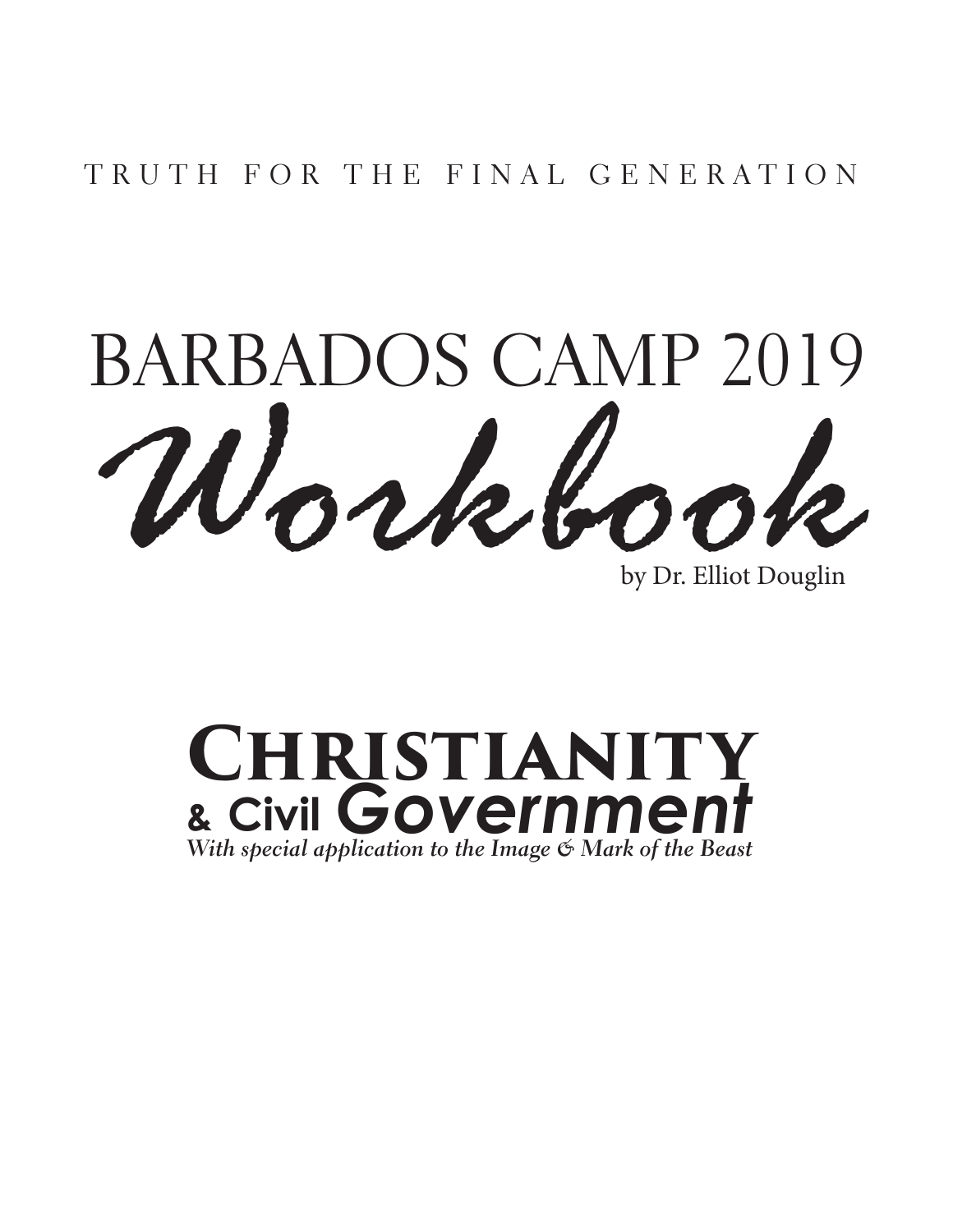Truth for the Final Generation P.O. Box 725 Bridgetown, Barbados, W.I. Tel/Fax (246) 421-7297 email: teachingtruth14@yahoo.com

*Visit us on the web at* http://www.tffgbarbados.com

#### *or* truthforthefinalgeneration1984.org

*Copyright © 2019 Truth For The Final Generation, all rights reserved*

#### *THIS BOOK IS NOT FOR SALE*

*Complete books or requested portions are available in printed or electronic form by writing to the addresses above, by email, or by visiting our website.*

*Printed in Barbados* Cover design, book design and layout by: Shammal Jordan Email: shammaljordan@hotmail.com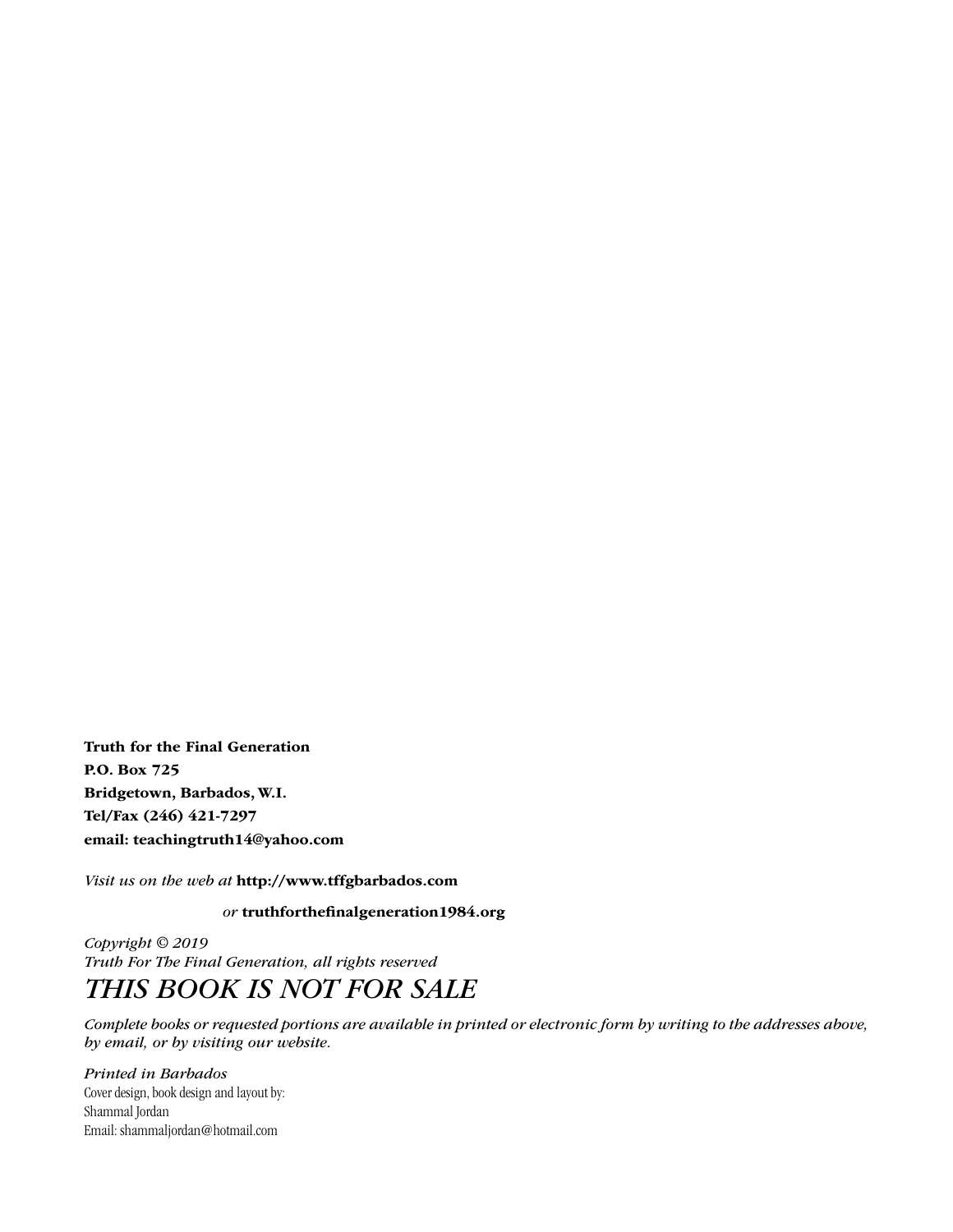*1. List 4 N.T and 1 O.T texts which teach the principle of civil obedience.*

Answer:

*2. List 3 important functions of civil government, with examples:*

Answer:

*3. State ,in your own words, the Biblical basis for civil disobedience.* Answer:\_\_\_\_\_\_\_\_\_\_\_\_\_\_\_\_\_\_\_\_\_\_\_\_\_\_\_\_\_\_\_\_\_\_\_\_\_\_\_\_\_\_\_\_\_\_\_\_\_\_\_\_\_\_\_\_\_\_\_\_\_\_\_\_\_\_\_\_\_\_\_\_\_\_\_\_\_

*4. Give 5 Biblical examples of righteous civil disobedience.* 

Answer:

*5. Which of the 3 entities below should determine an individual's faith and understanding of the word of God. The State ? The Church? Or the individual Conscience?* 

Answer:\_\_\_\_\_\_\_\_\_\_\_\_\_\_\_\_\_\_\_\_\_\_\_\_\_\_\_\_\_\_\_\_\_\_\_\_\_\_\_\_\_\_\_\_\_\_\_\_\_\_\_\_\_\_\_\_\_\_\_\_\_\_\_\_\_\_\_\_\_\_\_\_\_\_\_\_\_

*6. In what year was the Diet of Spires and the famous Protest of the Spires .*

Answer:

*7. State in your own words the essential points of that Protest.*

Answer:

*8. Fill in the blank spaces:*

|                                                                                                                      | In matters of conscience the _______________________must be left_________________ |  |
|----------------------------------------------------------------------------------------------------------------------|-----------------------------------------------------------------------------------|--|
|                                                                                                                      |                                                                                   |  |
|                                                                                                                      |                                                                                   |  |
|                                                                                                                      |                                                                                   |  |
|                                                                                                                      | Christ's kingdom there is no<br>manufactured by the non-                          |  |
| <u>DA DA DE ESCOLADO EN ENTENTE EN ENFERADA EN ENFERADA EN ENFERADA EN EL ENTENDE EN ENFERADA EN EL ENTENDE EN E</u> |                                                                                   |  |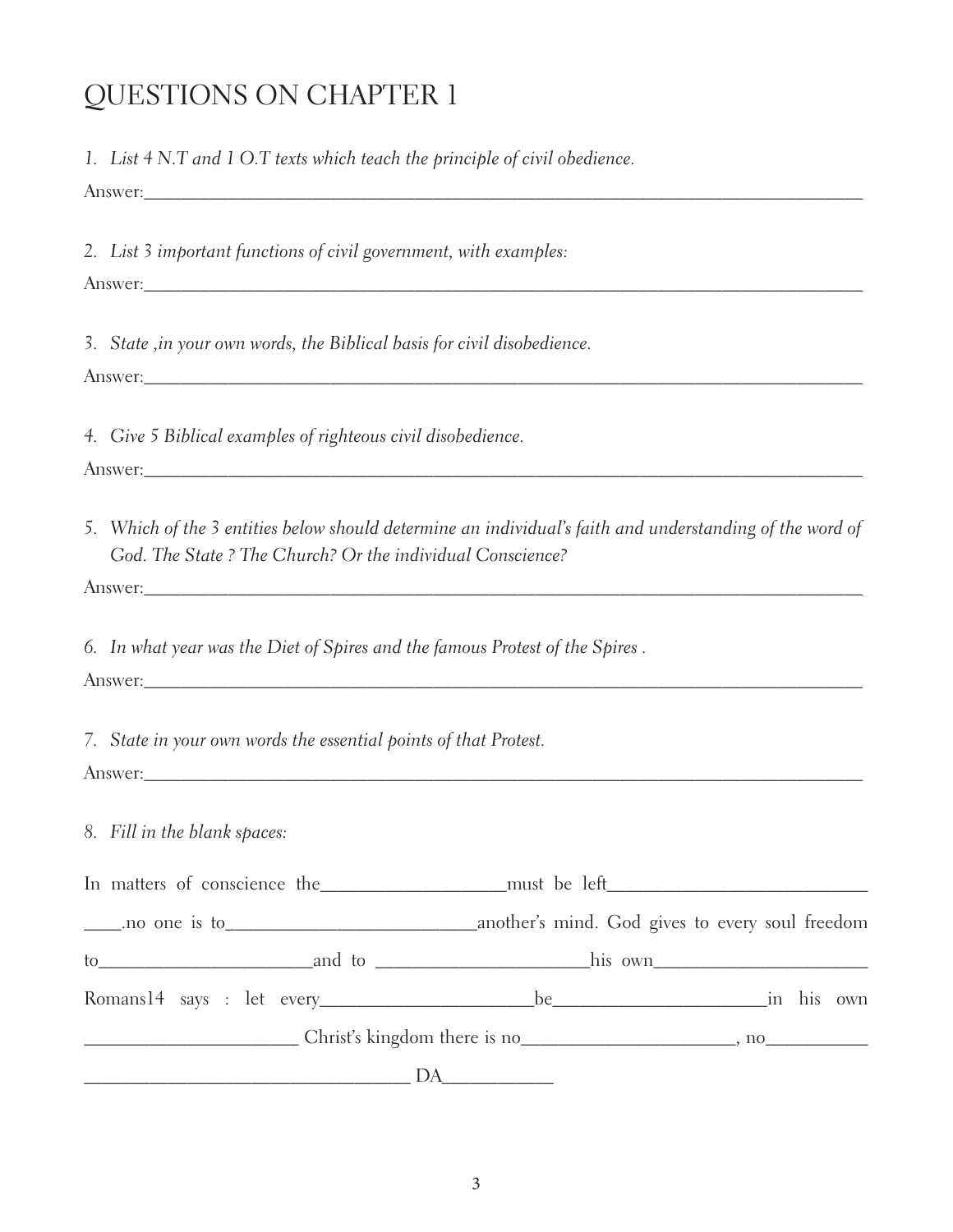9. Complete this quotation from PP34: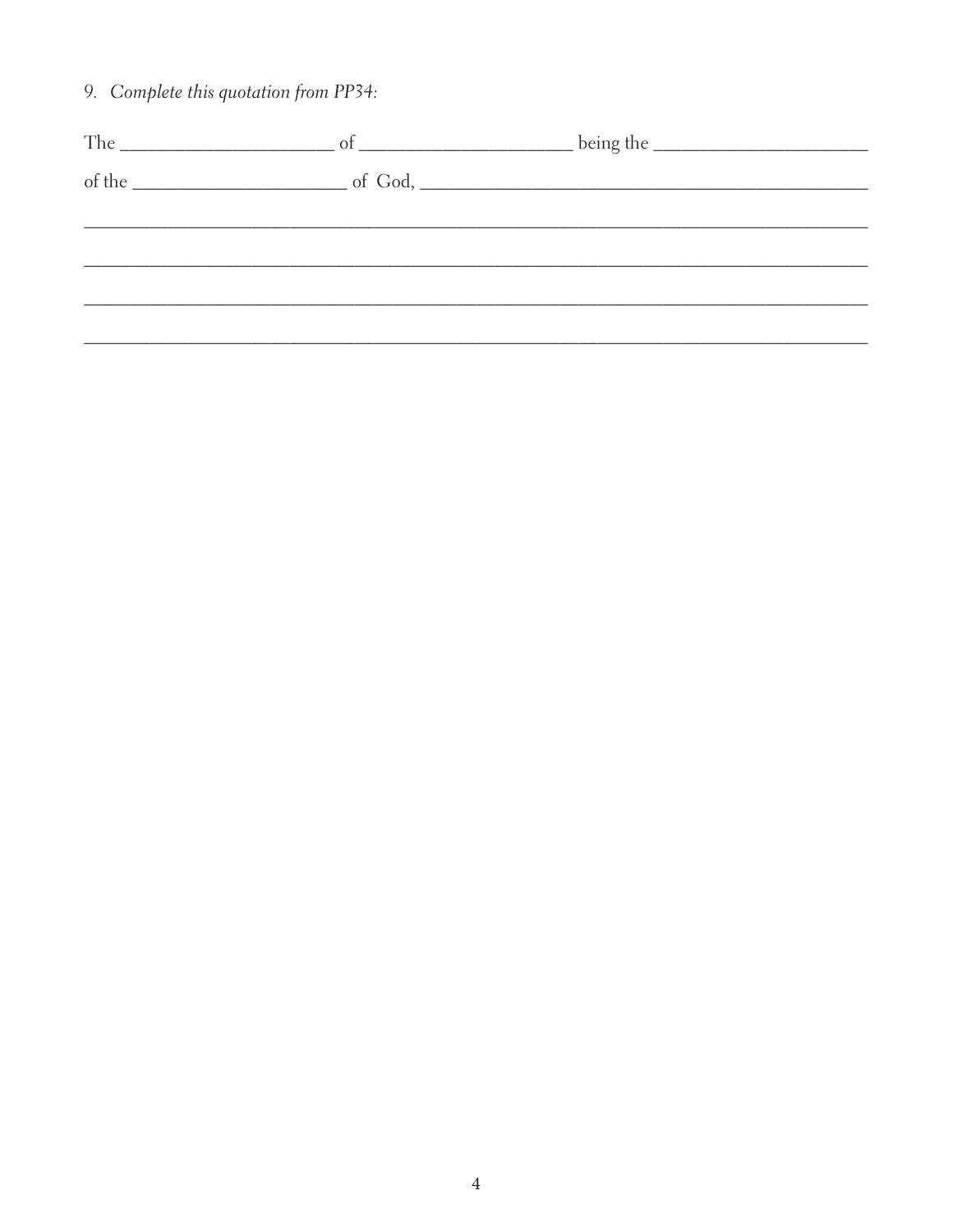*1. List the texts that prove that God is Love.*

|                             | 2. Does God routinely arbitrarily intervene miraculously in human affairs?<br>Discuss: 2008 - 2008 - 2008 - 2008 - 2008 - 2008 - 2008 - 2008 - 2008 - 2008 - 2008 - 2008 - 2008 - 2008 - 200 |
|-----------------------------|----------------------------------------------------------------------------------------------------------------------------------------------------------------------------------------------|
|                             | 3. How did the Church of England separate from the Papacy?                                                                                                                                   |
| Protestant Pilgrims?        | 4. What developments in the church of England led to the crossing of the Atlantic by the first group of                                                                                      |
|                             | 5. What was the name of the ship on which they crossed the Atlantic?                                                                                                                         |
| 6.                          |                                                                                                                                                                                              |
| 7. How long was the voyage? |                                                                                                                                                                                              |
|                             | Answer:                                                                                                                                                                                      |
|                             | 8. State the date of their arrival on the American Continent                                                                                                                                 |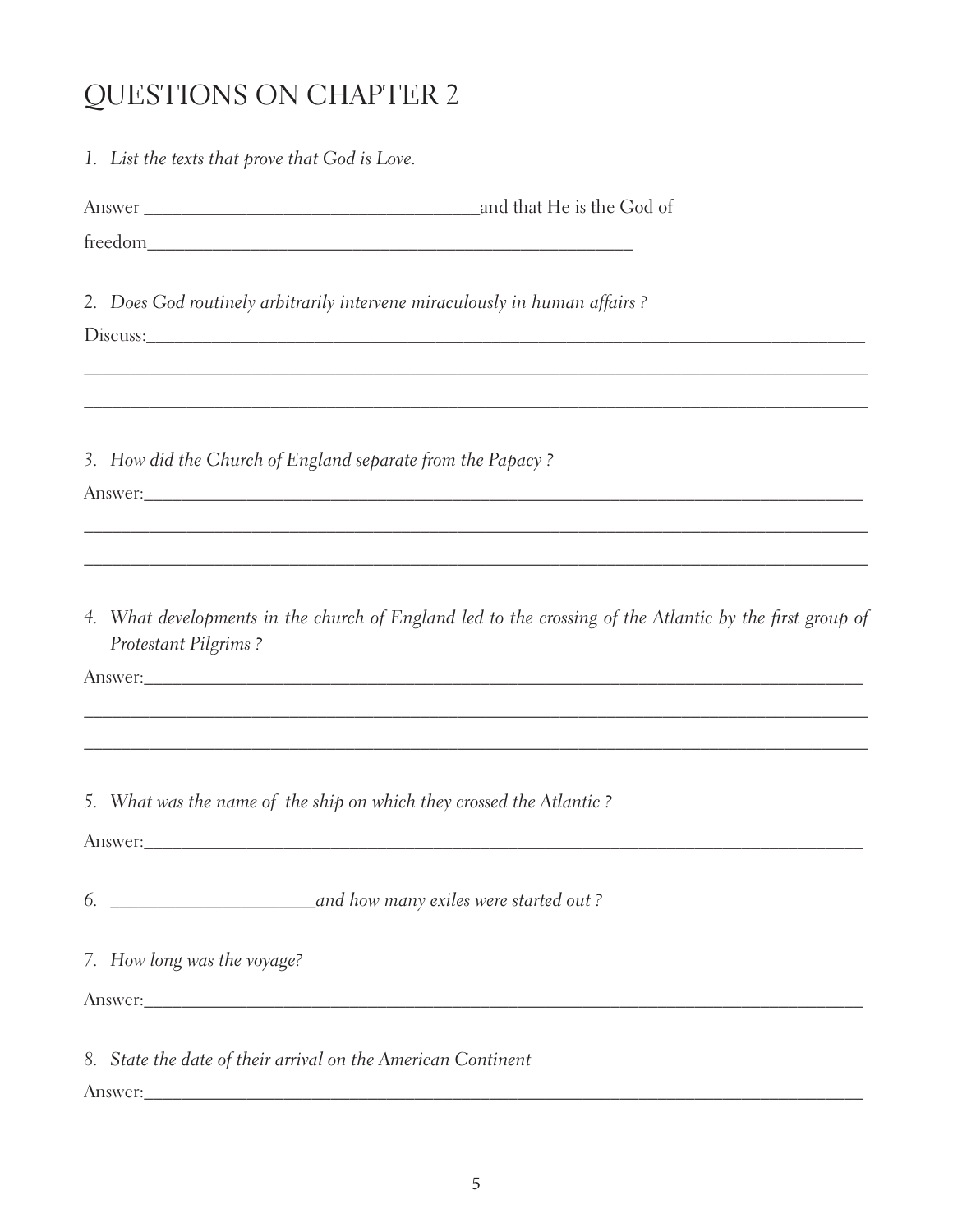*9. They were seeking freedom from what?*

Answer:\_\_\_\_\_\_\_\_\_\_\_\_\_\_\_\_\_\_\_\_\_\_\_\_\_\_\_\_\_\_\_\_\_\_\_\_\_\_\_\_\_\_\_\_\_\_\_\_\_\_\_\_\_\_\_\_\_\_\_\_\_\_\_\_\_\_\_\_\_\_\_\_\_\_\_\_\_

*10. What deeply rooted papal error still impacted on them:*

| $\overline{GC}$ 293.                                                                              |
|---------------------------------------------------------------------------------------------------|
|                                                                                                   |
| 11. What kind of churches did they establish in the colonies?                                     |
| Answer:                                                                                           |
| 12. Concerning Roger Williams, answer the following questions: When and where was he born?        |
|                                                                                                   |
|                                                                                                   |
| 13. When did he arrive in America?                                                                |
|                                                                                                   |
| 14. How many years was that after the planting of the first Puritan Colony?                       |
|                                                                                                   |
|                                                                                                   |
| 15. According to a certain great historian, namely_______________________________, Roger Williams |
|                                                                                                   |
|                                                                                                   |
|                                                                                                   |
| 16. Name the first free colony that was established in America?                                   |
|                                                                                                   |
| 17. Who founded it and in what year?                                                              |
|                                                                                                   |
|                                                                                                   |
| 18. What prophecy was about to be fulfilled?                                                      |
|                                                                                                   |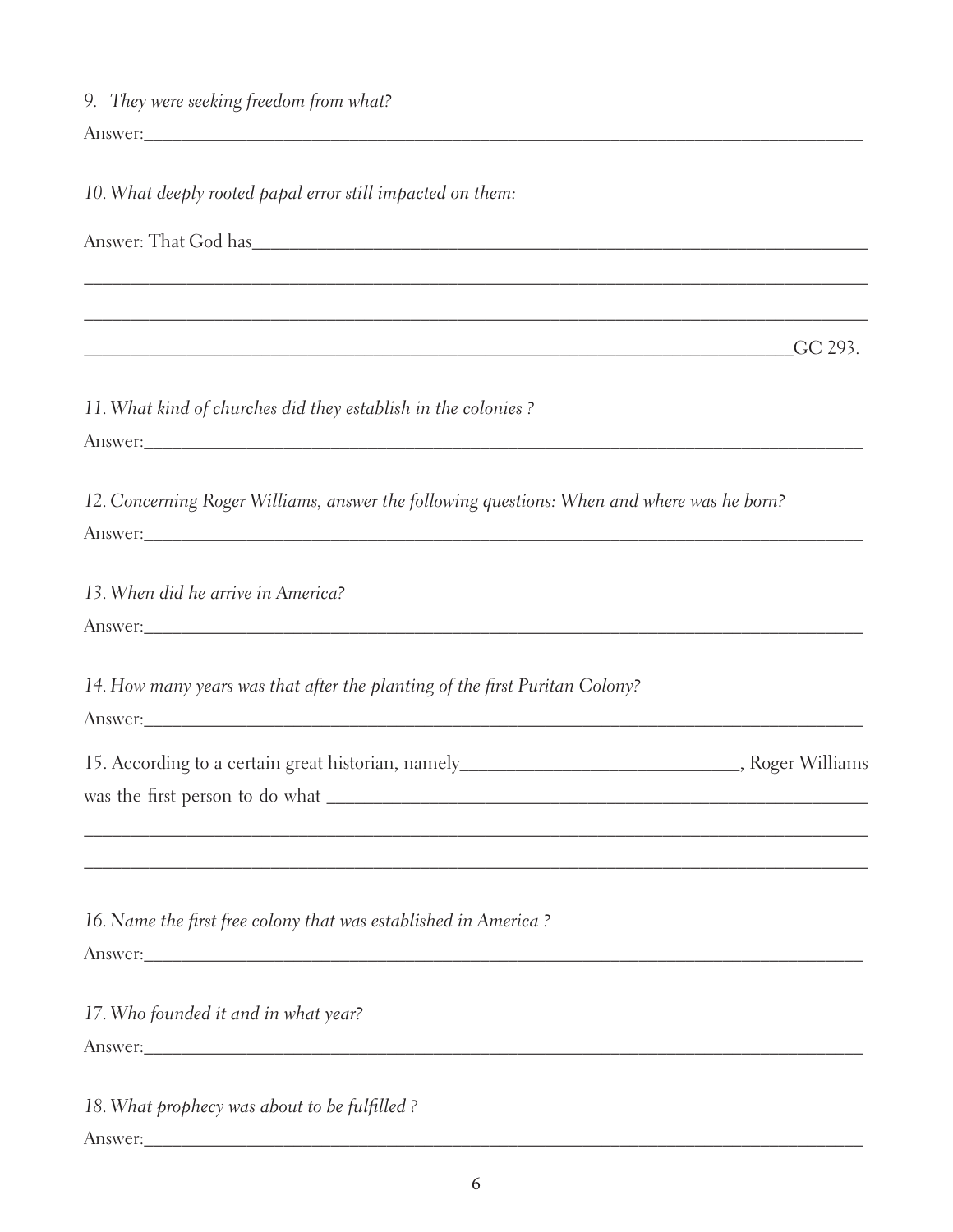1. Write down and learn the key principle enunciated by Jesus in Matthew 22 : 21:

| Answer:                                                                                                        |
|----------------------------------------------------------------------------------------------------------------|
|                                                                                                                |
|                                                                                                                |
| 2. State the 3 clear distinctions established by this Jesus in the above principle                             |
|                                                                                                                |
| (b)                                                                                                            |
|                                                                                                                |
| 3. What does the term Caesar mean?                                                                             |
|                                                                                                                |
| 4. What duties are owed to Caesar?                                                                             |
| Answer: 2008 and 2008 and 2008 and 2008 and 2008 and 2008 and 2008 and 2008 and 2008 and 2008 and 2008 and 200 |
| 5. What duties are owed to God?                                                                                |
| Answer: 2008 2018 2019 2020 2020 2020 2021 2022 2022 2021 2022 2021 2022 2022 2022 2022 2021 2022 2021 2022 20 |
| 6. 5. Define religion.                                                                                         |
| Answer:                                                                                                        |
| 7. 6. Define morality:                                                                                         |
|                                                                                                                |
| 8. Write down and discuss the distinction between crime and sin:                                               |
|                                                                                                                |
|                                                                                                                |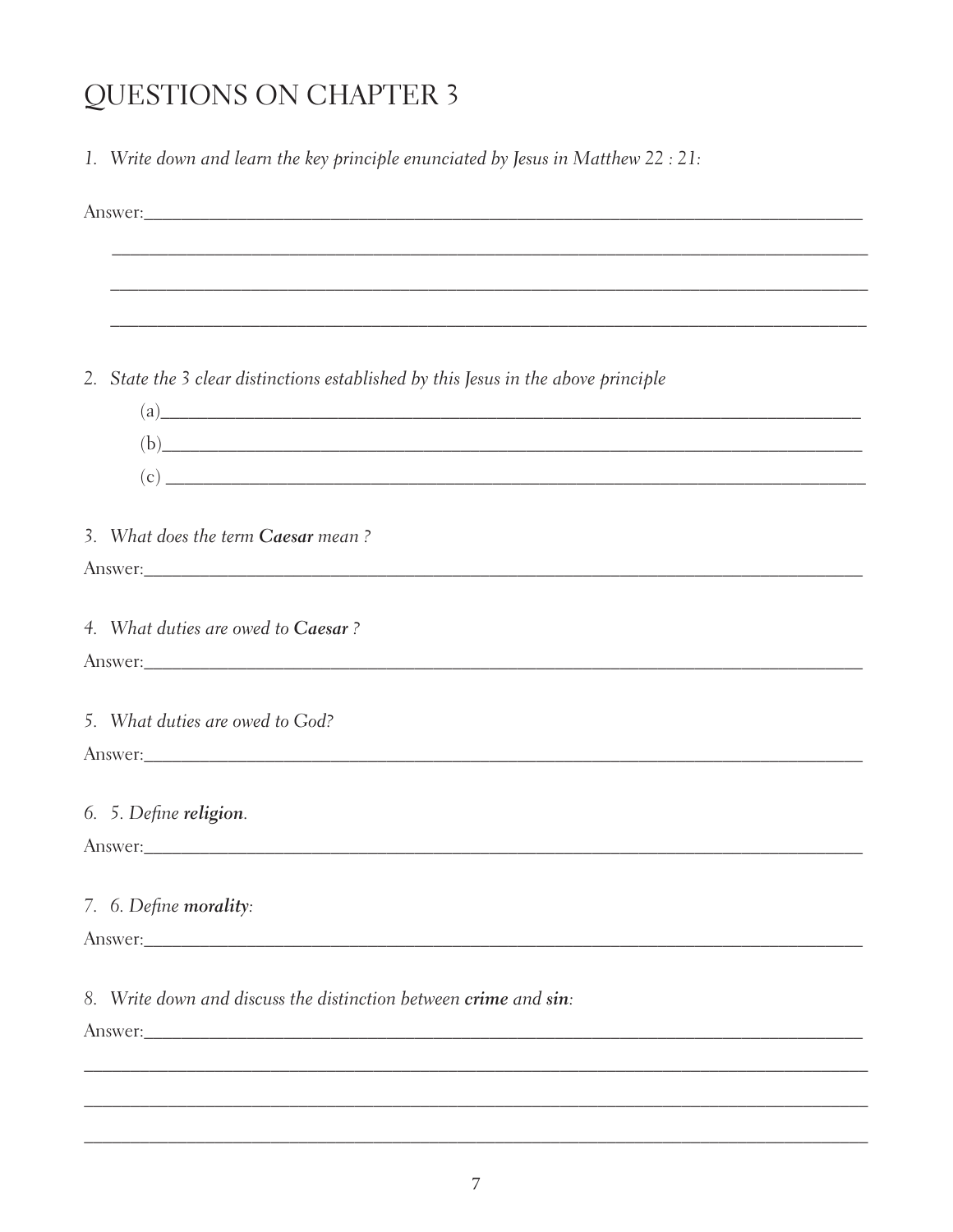| 9. Should civil government define morality or sin ? Give reasons for your answer.                                                                                                                                              |
|--------------------------------------------------------------------------------------------------------------------------------------------------------------------------------------------------------------------------------|
| Answer: and the contract of the contract of the contract of the contract of the contract of the contract of the contract of the contract of the contract of the contract of the contract of the contract of the contract of th |
|                                                                                                                                                                                                                                |
|                                                                                                                                                                                                                                |
|                                                                                                                                                                                                                                |
|                                                                                                                                                                                                                                |
|                                                                                                                                                                                                                                |
| 10. Though which agency on earth does God promote morality and spirituality?                                                                                                                                                   |
| Answer:                                                                                                                                                                                                                        |
|                                                                                                                                                                                                                                |
| ,我们也不会有什么。""我们的人,我们也不会有什么?""我们的人,我们也不会有什么?""我们的人,我们也不会有什么?""我们的人,我们也不会有什么?""我们的人                                                                                                                                               |
|                                                                                                                                                                                                                                |
|                                                                                                                                                                                                                                |
| 11. Has God given to any church the prerogative to punish sin?                                                                                                                                                                 |
| Answer: 2008 and 2008 and 2008 and 2008 and 2008 and 2008 and 2008 and 2008 and 2008 and 2008 and 2008 and 200                                                                                                                 |
|                                                                                                                                                                                                                                |
| 12. What is the difference between church discipline and the punishment of sin?                                                                                                                                                |
|                                                                                                                                                                                                                                |
| Answer: and the contract of the contract of the contract of the contract of the contract of the contract of the contract of the contract of the contract of the contract of the contract of the contract of the contract of th |
| ,我们也不能在这里的时候,我们也不能在这里的时候,我们也不能会在这里,我们也不能会在这里的时候,我们也不能会在这里的时候,我们也不能会在这里的时候,我们也不能会                                                                                                                                               |
|                                                                                                                                                                                                                                |
|                                                                                                                                                                                                                                |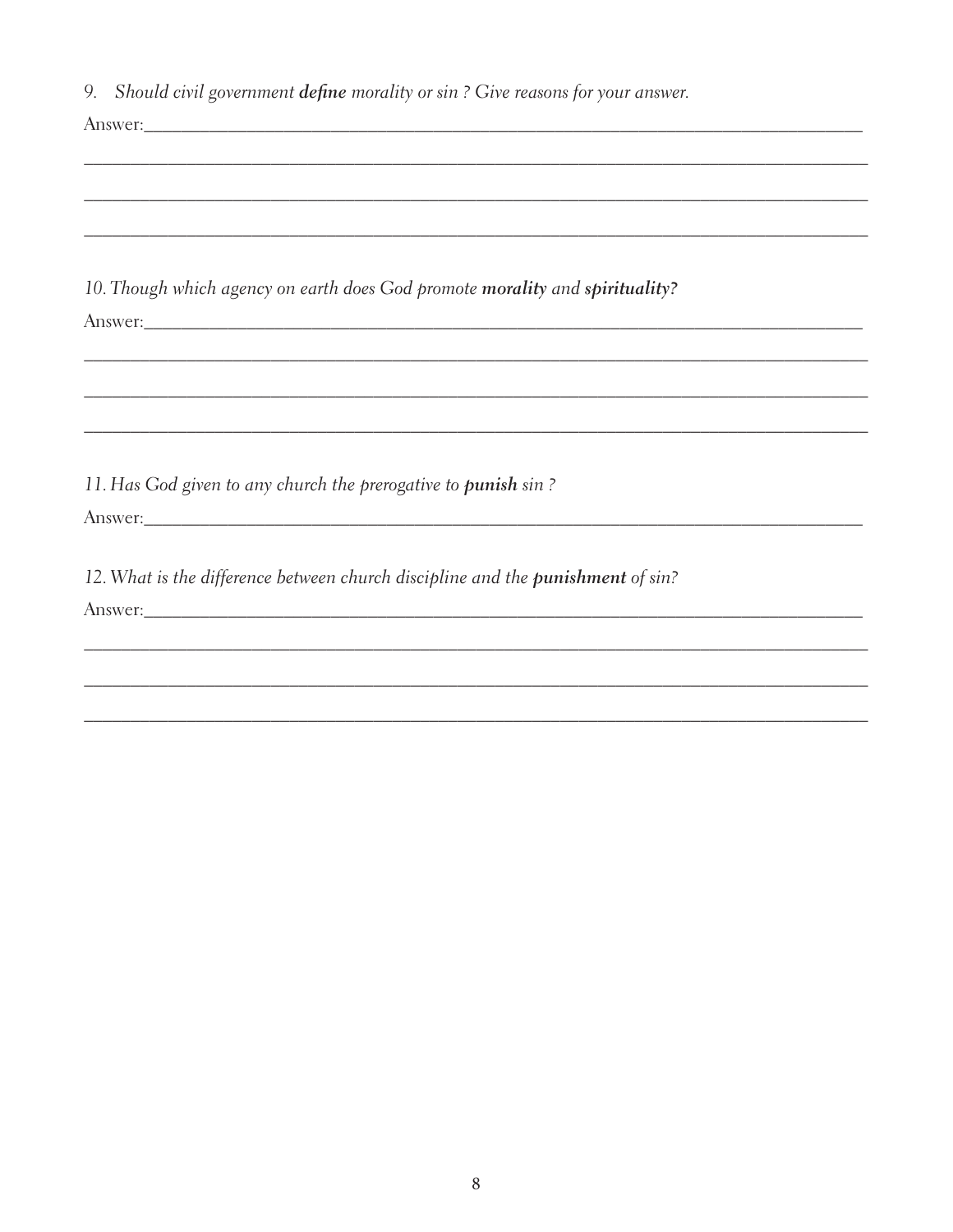| statutes?                            | 1. Does or should the civil government enforce the last 6 commandments as moral principles or as civil       |  |
|--------------------------------------|--------------------------------------------------------------------------------------------------------------|--|
|                                      |                                                                                                              |  |
| QUESTIONS 2,3 AND 4 ARE CONNECTED.   |                                                                                                              |  |
| 2. A T Jones quoted which professor? |                                                                                                              |  |
|                                      |                                                                                                              |  |
| 3. Who said (fill in the blanks):    |                                                                                                              |  |
|                                      | Answer: "sin and ___________________must not be confounded, normust the ___________________deed              |  |
|                                      |                                                                                                              |  |
|                                      |                                                                                                              |  |
| of a young female.                   | 5. Discuss the difference between sin and crime with reference to the civil law on the age of sexual consent |  |
|                                      | 6. If civil government decriminalizes a particular thing, is it declaring that thing to be no longer a sin?  |  |
| Answer:                              |                                                                                                              |  |
| Explain:                             |                                                                                                              |  |
|                                      |                                                                                                              |  |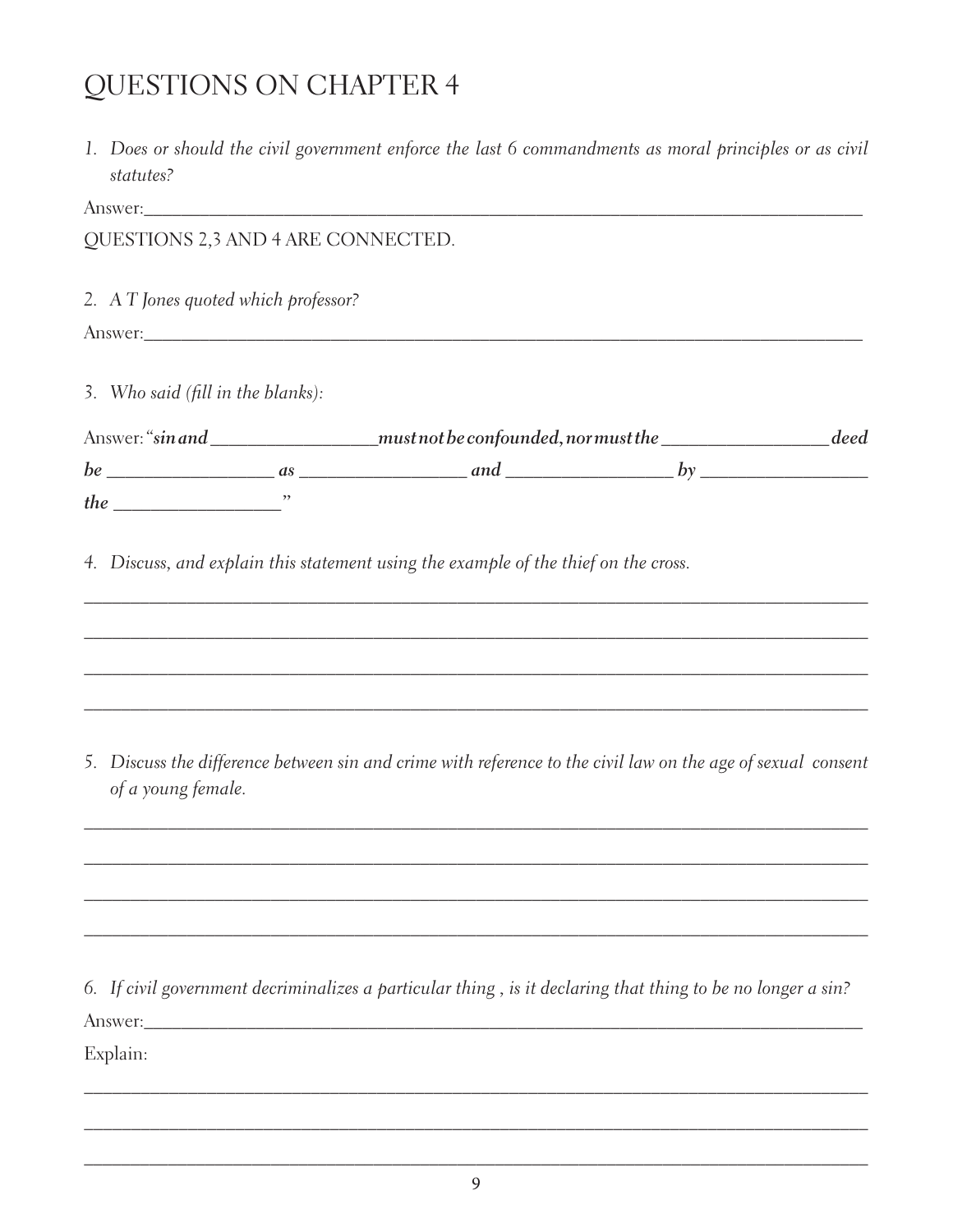7. Discuss #6 with reference to decriminalizing adult same gender sexual relations.

8. Should civil government outlaw all abortions notwithstanding the circumstances?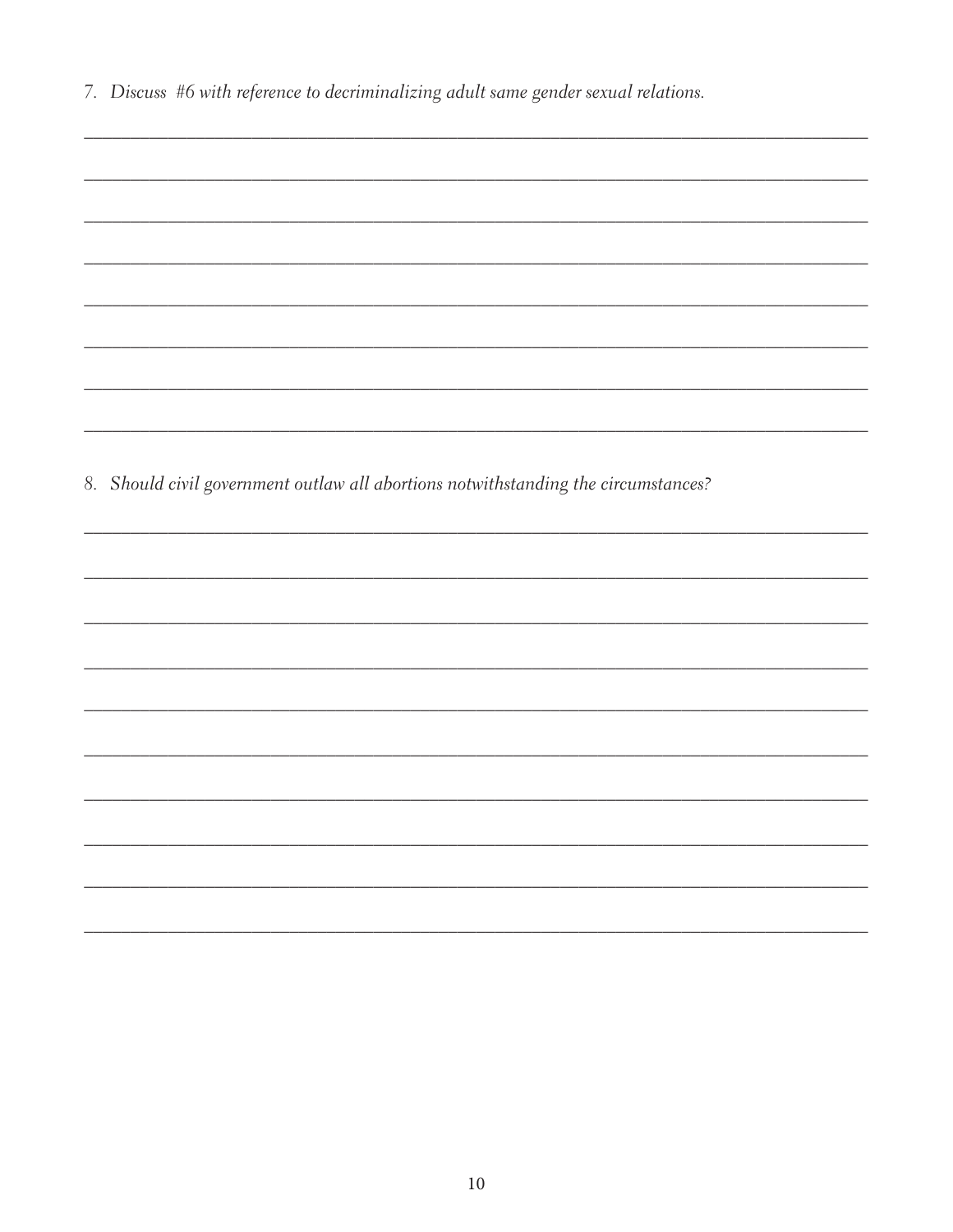1. Discuss how Romans 13 : 1 to 9 is Paul's exposition of Jesus' statement in Matthew 22: 21

2. What is the significance of the fact that Paul addressed the civil statutes based on the last 6 commandments, but made no mention of the first 4 commandments of the law of God in terms of civil governance?

3. What is meant by ordain in Romans 13:1? 

4. Use Jeremiah 27 : 1 to 11 and Daniel 3 to explain that though civil government is 'ordained' of God, it is not 'ordained ' of God to legislate in matters of faith and worship.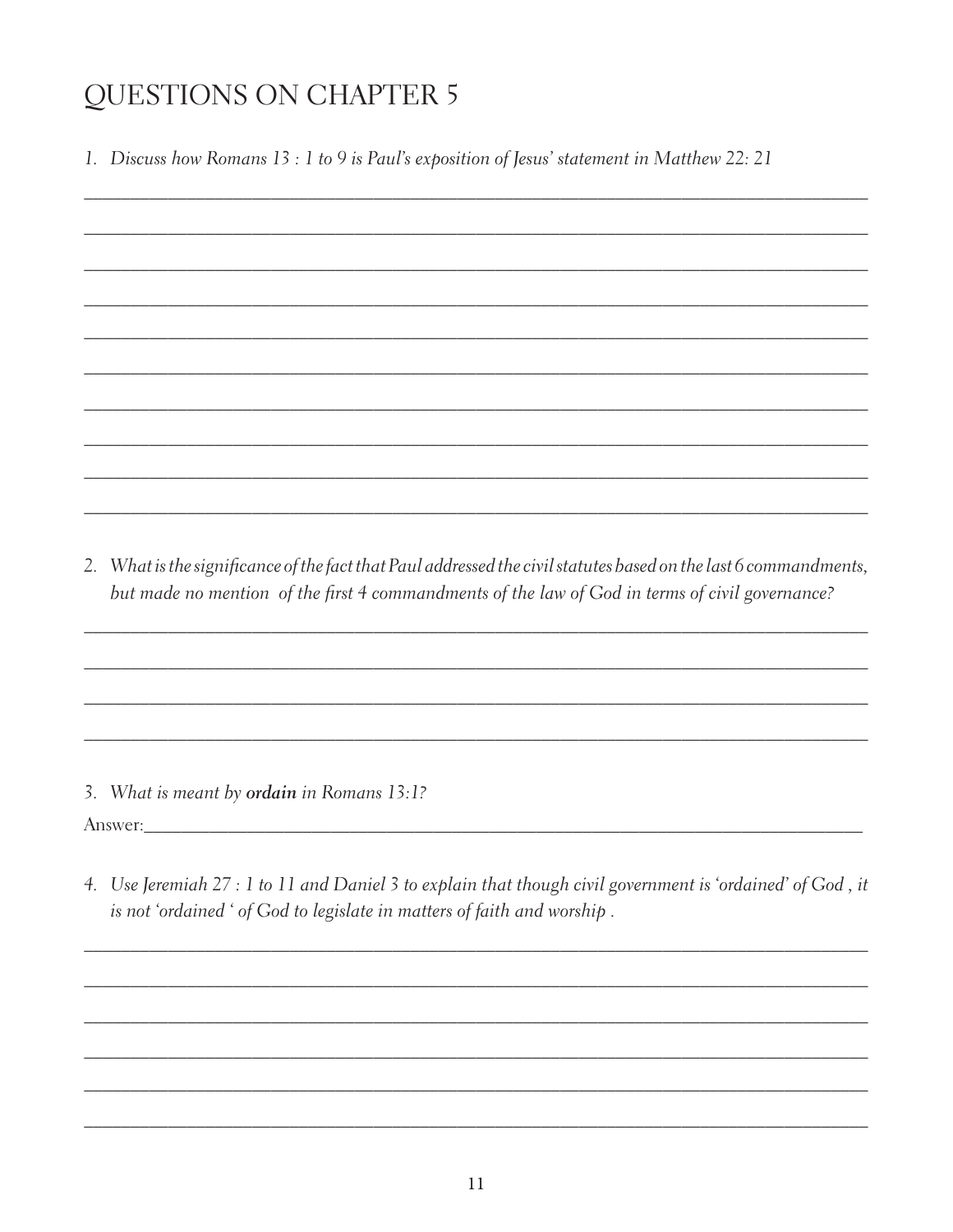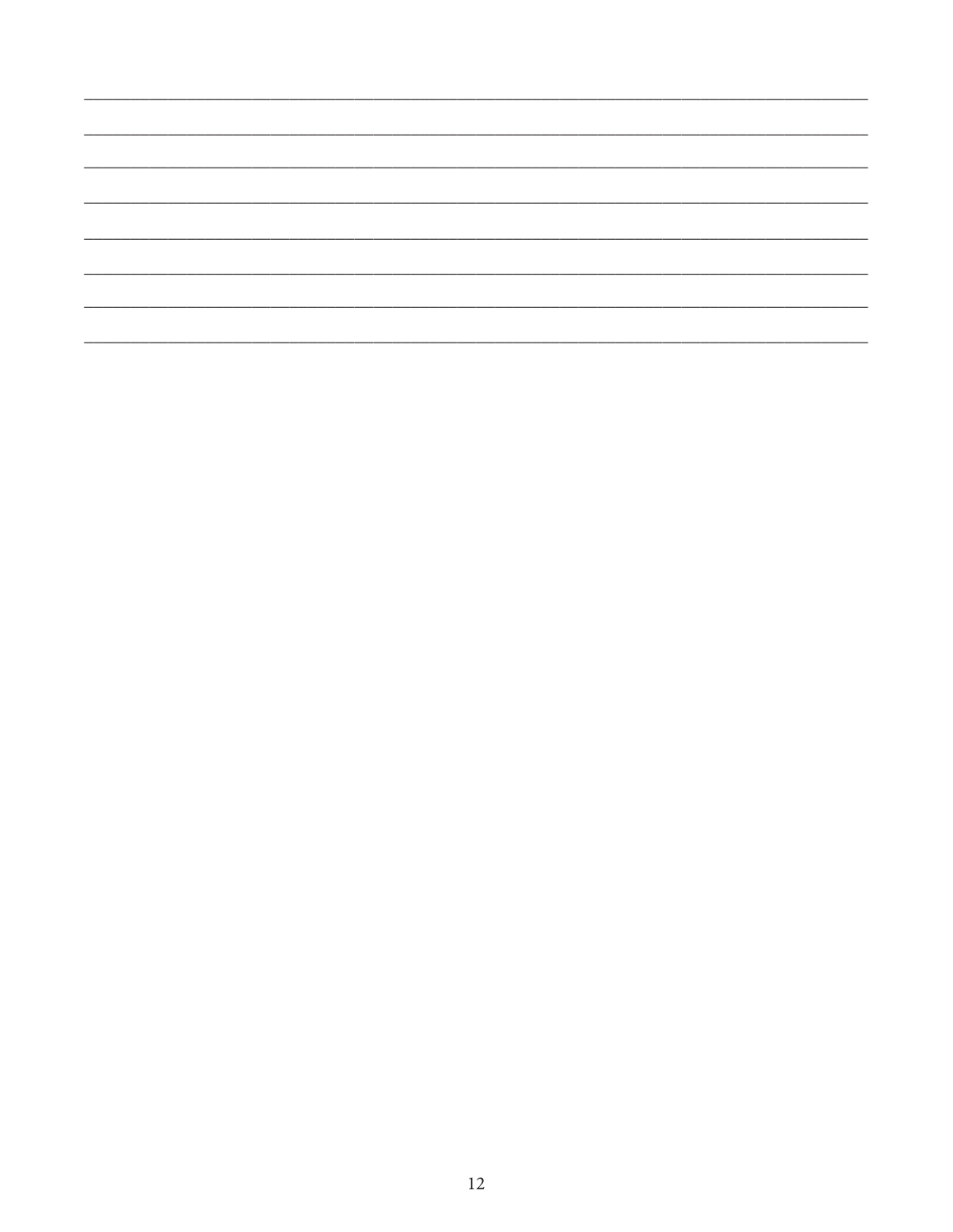1. Write down the fundamental principle which operates when societies are formed.

2. List some of the rights that are surrendered.

3. Which rights are inalienable and should not be surrendered?

4. Discuss whether any of the following examples is a surrender of one's faith. A Christian civil servant issuing a civil license to the proprietor of a Casino

A Christian prison warden giving out condoms to inmates as directed by the Ministry of Health.

The Apostle Paul asking the slave , Onesimus, to return to his newly converted slave master Philemon.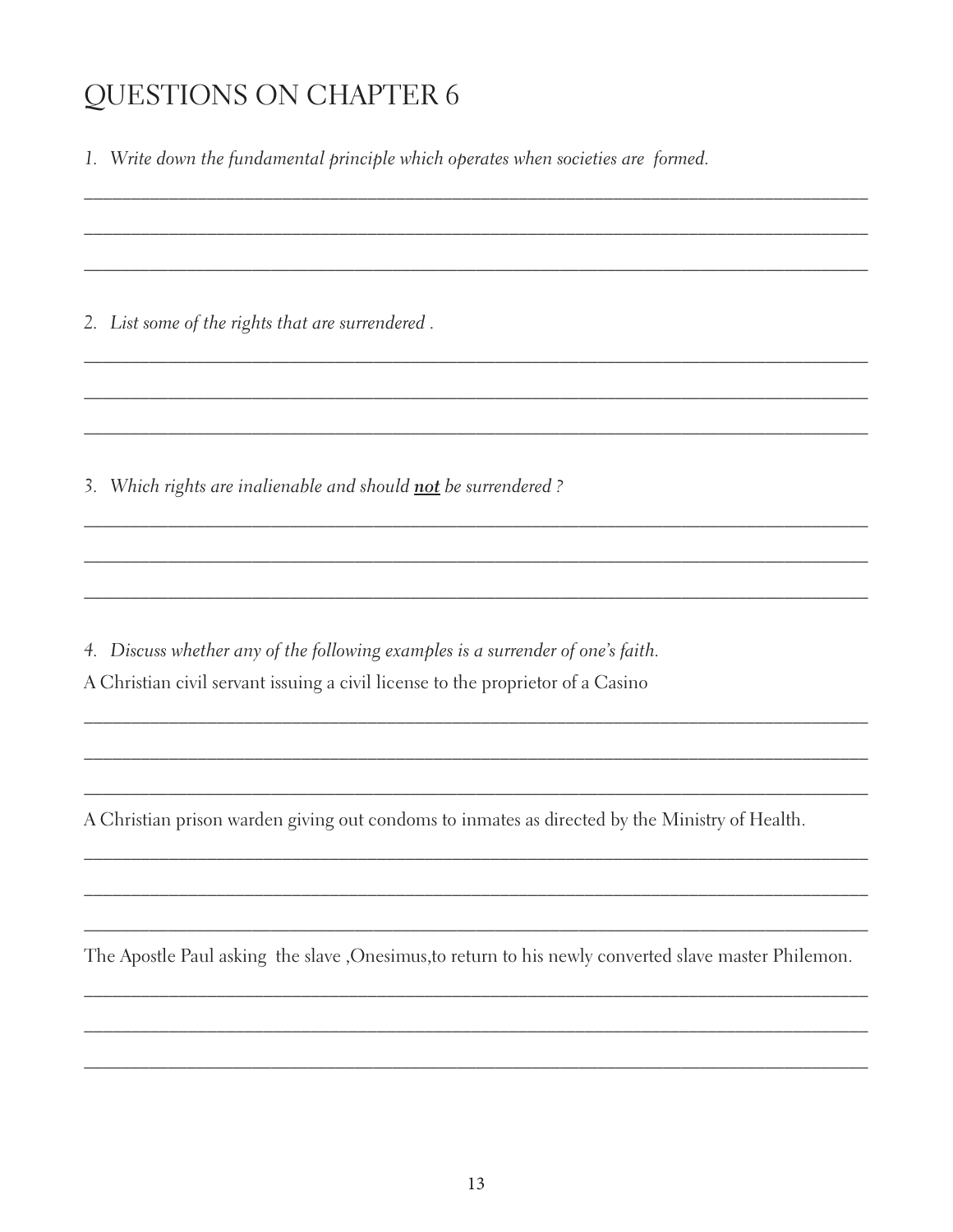*1. Who first laid the foundation for religious liberty in America?*

Answer:

*2. When and where was Thomas Jefferson born ?*

Answer:\_\_\_\_\_\_\_\_\_\_\_\_\_\_\_\_\_\_\_\_\_\_\_\_\_\_\_\_\_\_\_\_\_\_\_\_\_\_\_\_\_\_\_\_\_\_\_\_\_\_\_\_\_\_\_\_\_\_\_\_\_\_\_\_\_\_\_\_\_\_\_\_\_\_\_\_\_

*3. At what age did he enter law school?*

Answer:\_\_\_\_\_\_\_\_\_\_\_\_\_\_\_\_\_\_\_\_\_\_\_\_\_\_\_\_\_\_\_\_\_\_\_\_\_\_\_\_\_\_\_\_\_\_\_\_\_\_\_\_\_\_\_\_\_\_\_\_\_\_\_\_\_\_\_\_\_\_\_\_\_\_\_\_\_

*4. At what age and in what year was Jefferson called to the Bar?* Answer:\_\_\_\_\_\_\_\_\_\_\_\_\_\_\_\_\_\_\_\_\_\_\_\_\_\_\_\_\_\_\_\_\_\_\_\_\_\_\_\_\_\_\_\_\_\_\_\_\_\_\_\_\_\_\_\_\_\_\_\_\_\_\_\_\_\_\_\_\_\_\_\_\_\_\_\_\_

*5. List the names of the members of the 5 man committee which drew up the Declaration of independence.* Answer:\_\_\_\_\_\_\_\_\_\_\_\_\_\_\_\_\_\_\_\_\_\_\_\_\_\_\_\_\_\_\_\_\_\_\_\_\_\_\_\_\_\_\_\_\_\_\_\_\_\_\_\_\_\_\_\_\_\_\_\_\_\_\_\_\_\_\_\_\_\_\_\_\_\_\_\_\_

\_\_\_\_\_\_\_\_\_\_\_\_\_\_\_\_\_\_\_\_\_\_\_\_\_\_\_\_\_\_\_\_\_\_\_\_\_\_\_\_\_\_\_\_\_\_\_\_\_\_\_\_\_\_\_\_\_\_\_\_\_\_\_\_\_\_\_\_\_\_\_\_\_\_\_\_\_\_\_\_\_\_\_\_

\_\_\_\_\_\_\_\_\_\_\_\_\_\_\_\_\_\_\_\_\_\_\_\_\_\_\_\_\_\_\_\_\_\_\_\_\_\_\_\_\_\_\_\_\_\_\_\_\_\_\_\_\_\_\_\_\_\_\_\_\_\_\_\_\_\_\_\_\_\_\_\_\_\_\_\_\_\_\_\_\_\_\_\_

\_\_\_\_\_\_\_\_\_\_\_\_\_\_\_\_\_\_\_\_\_\_\_\_\_\_\_\_\_\_\_\_\_\_\_\_\_\_\_\_\_\_\_\_\_\_\_\_\_\_\_\_\_\_\_\_\_\_\_\_\_\_\_\_\_\_\_\_\_\_\_\_\_\_\_\_\_\_\_\_\_\_\_\_

*6. Write out the Declaration of Independence*

*7. On what date was the entire document laid in Congress?* Answer:\_\_\_\_\_\_\_\_\_\_\_\_\_\_\_\_\_\_\_\_\_\_\_\_\_\_\_\_\_\_\_\_\_\_\_\_\_\_\_\_\_\_\_\_\_\_\_\_\_\_\_\_\_\_\_\_\_\_\_\_\_\_\_\_\_\_\_\_\_\_\_\_\_\_\_\_\_

*8. How many Members approved the Document ?*

Answer:\_\_\_\_\_\_\_\_\_\_\_\_\_\_\_\_\_\_\_\_\_\_\_\_\_\_\_\_\_\_\_\_\_\_\_\_\_\_\_\_\_\_\_\_\_\_\_\_\_\_\_\_\_\_\_\_\_\_\_\_\_\_\_\_\_\_\_\_\_\_\_\_\_\_\_\_\_

*9. These are known as \_\_\_\_\_\_\_\_\_\_\_\_\_\_\_\_\_\_\_\_\_\_\_\_\_\_\_\_\_\_\_\_of the USA.*

*10. In which year did Jefferson enter the Virginia House of Delegates? \_\_\_\_\_\_\_\_\_\_\_\_\_\_\_\_\_\_\_\_\_\_\_\_\_\_ and* 

*he drew up half of how many Bills. What % were passed into law?\_\_\_\_\_\_\_\_\_\_\_\_\_\_\_\_\_\_\_\_\_\_\_\_*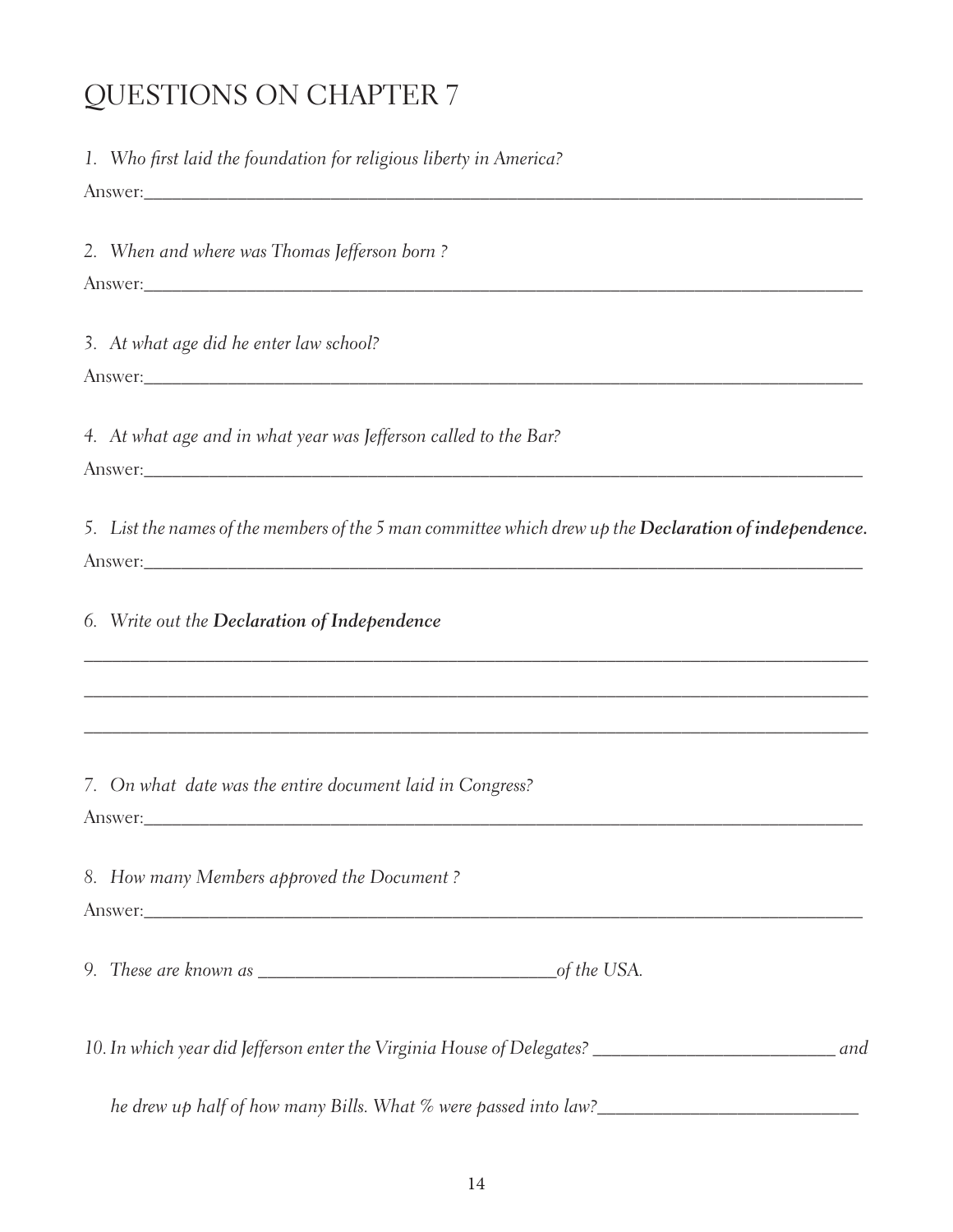| 11. When did Jefferson become the ____________________________president of the USA?_______________________ |  |
|------------------------------------------------------------------------------------------------------------|--|
| 12. Write out his most famous statement on religious liberty:<br>No man                                    |  |
|                                                                                                            |  |
| 13. When and where was James Madison born?<br>Answer:                                                      |  |
| 14. When was he elected to the Virginia Convention? _________________________; and who did he              |  |
| 15. In what year did Madison present the first amendment to the first USA Congress?                        |  |
| 16. Write out the First Amendment to the Constitution, Article1.                                           |  |

\_\_\_\_\_\_\_\_\_\_\_\_\_\_\_\_\_\_\_\_\_\_\_\_\_\_\_\_\_\_\_\_\_\_\_\_\_\_\_\_\_\_\_\_\_\_\_\_\_\_\_\_\_\_\_\_\_\_\_\_\_\_\_\_\_\_\_\_\_\_\_\_\_\_\_\_\_\_\_\_\_\_\_\_

\_\_\_\_\_\_\_\_\_\_\_\_\_\_\_\_\_\_\_\_\_\_\_\_\_\_\_\_\_\_\_\_\_\_\_\_\_\_\_\_\_\_\_\_\_\_\_\_\_\_\_\_\_\_\_\_\_\_\_\_\_\_\_\_\_\_\_\_\_\_\_\_\_\_\_\_\_\_\_\_\_\_\_\_

\_\_\_\_\_\_\_\_\_\_\_\_\_\_\_\_\_\_\_\_\_\_\_\_\_\_\_\_\_\_\_\_\_\_\_\_\_\_\_\_\_\_\_\_\_\_\_\_\_\_\_\_\_\_\_\_\_\_\_\_\_\_\_\_\_\_\_\_\_\_\_\_\_\_\_\_\_\_\_\_\_\_\_\_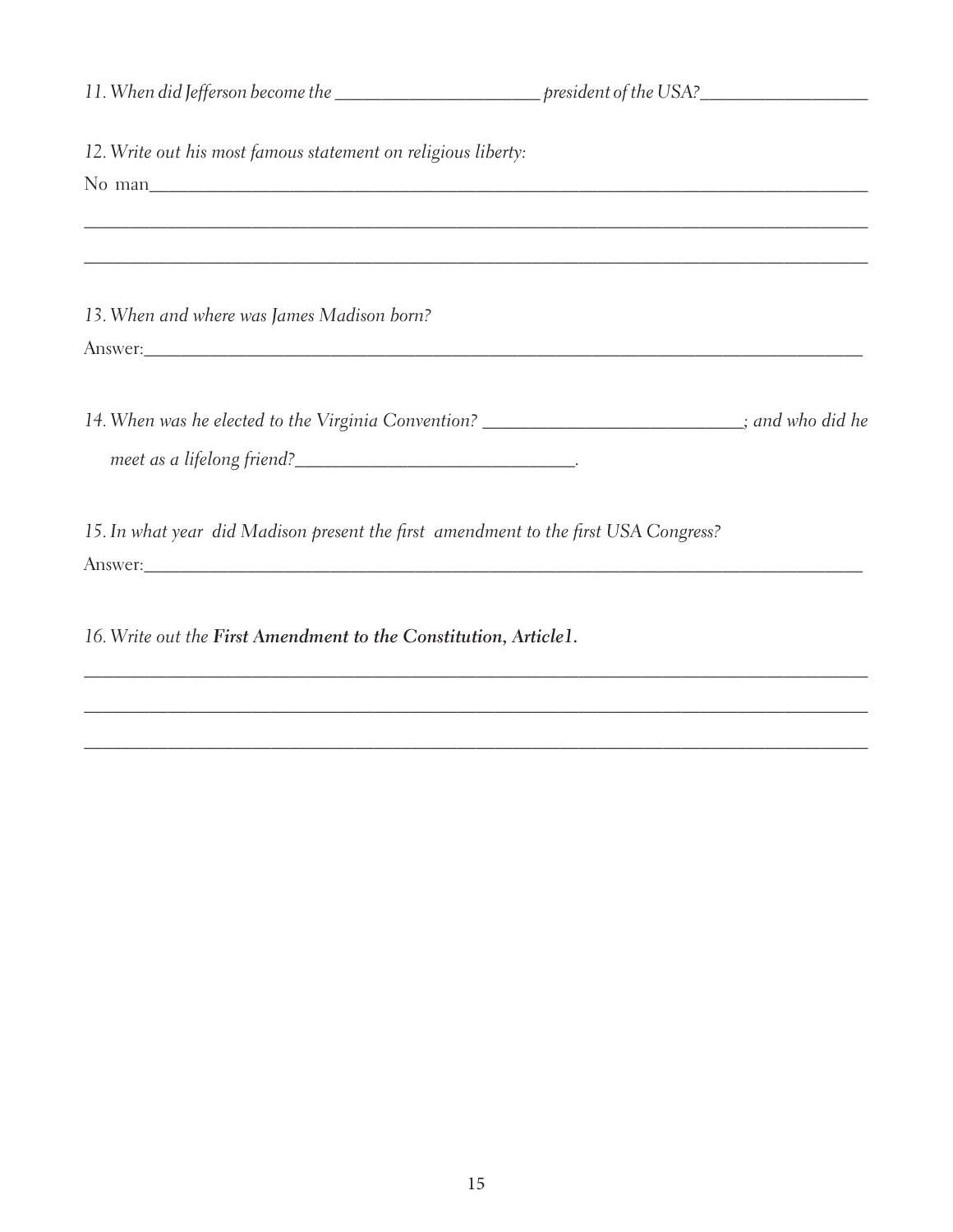| 1. Write out the part of US Constitution Article VI that deals with religion.                                                                         |  |       |      |
|-------------------------------------------------------------------------------------------------------------------------------------------------------|--|-------|------|
|                                                                                                                                                       |  |       |      |
|                                                                                                                                                       |  |       |      |
| 2. Write out the First Amendment, Article 1                                                                                                           |  |       |      |
|                                                                                                                                                       |  |       |      |
| 3. (Fill out the blanks)                                                                                                                              |  |       |      |
| According to which treaty _______________________ made in                                                                                             |  | which | year |
|                                                                                                                                                       |  |       |      |
| $\frac{1}{2}$ in any $\frac{1}{2}$ in any $\frac{1}{2}$ founded on the $\frac{1}{2}$                                                                  |  |       |      |
| <u> 2008 - Andrea Andrew Maria (h. 1878).</u><br>4. How many Clauses are there in the First Amendment?                                                |  |       |      |
| 5. What are they called?                                                                                                                              |  |       |      |
| Answer:                                                                                                                                               |  |       |      |
| 6. Discuss how these 2 clauses would operate with regards to government legislating a day of cessation of<br>work ('bank holiday') : (See appendix A) |  |       |      |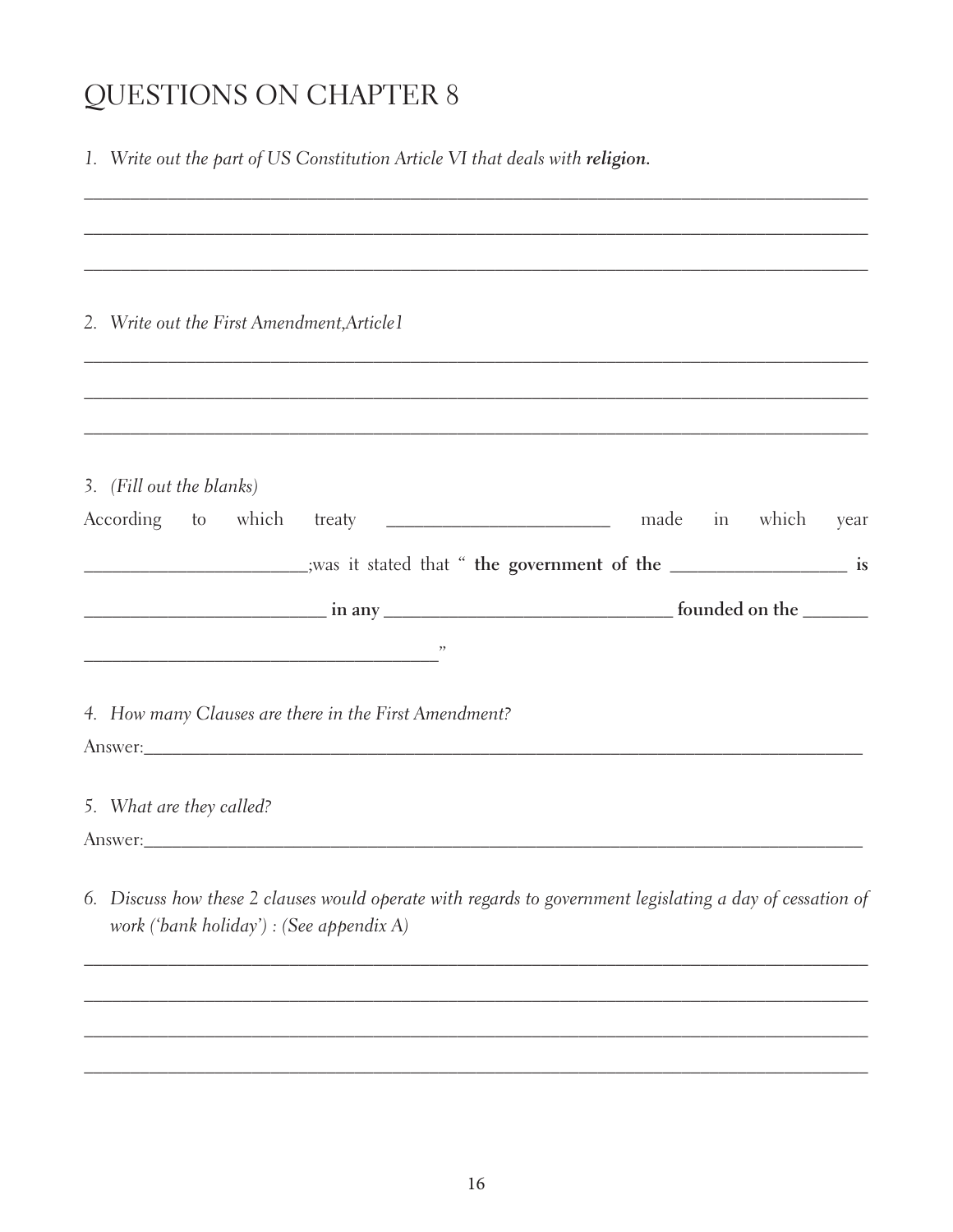7. Define the terms republicanism and protestantism.

8. What line of reasoning did JN Andrews use to develop his understanding that Rev13:11 reveals America in prophecy?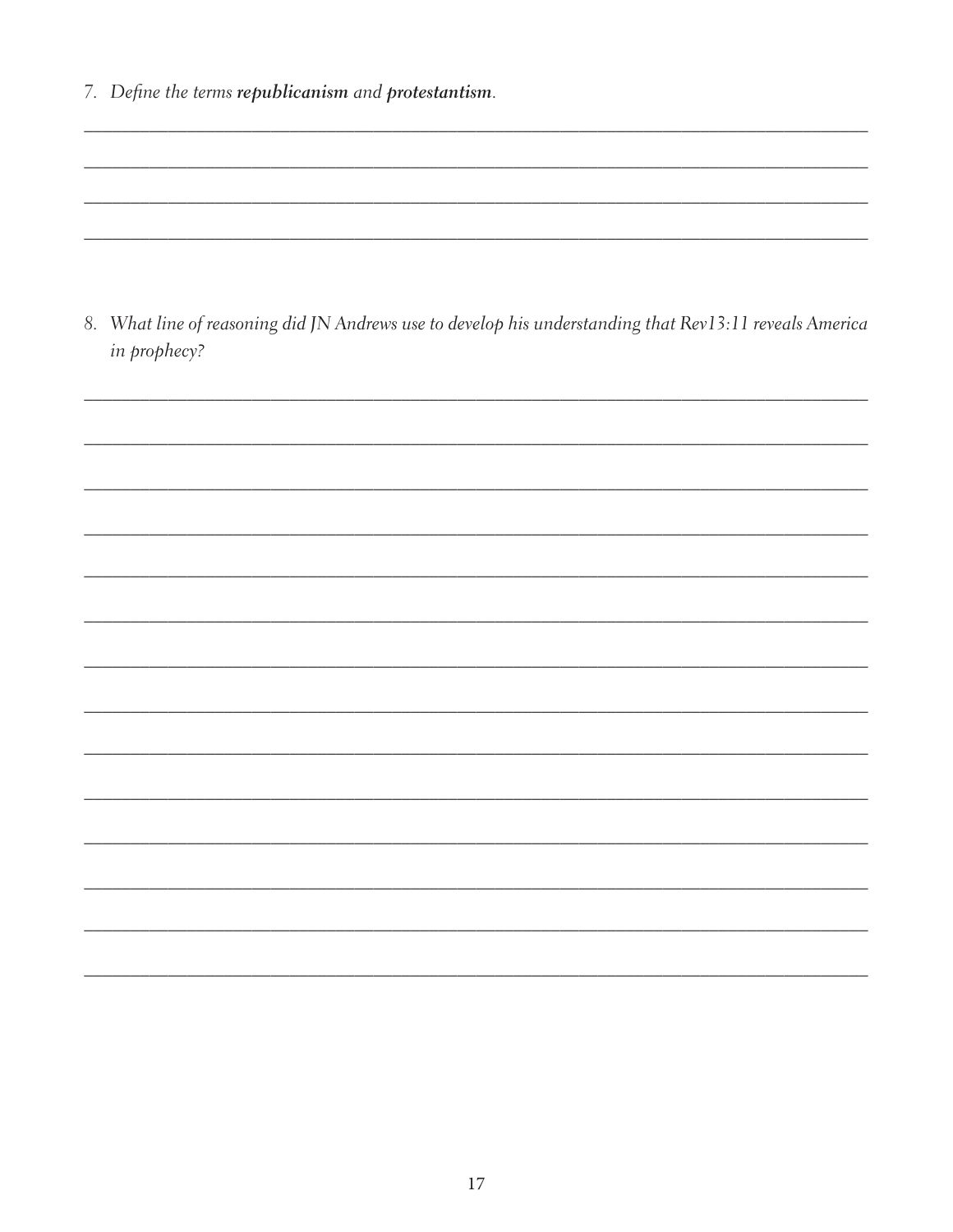1. Name the Protestant Christian Organizations which wanted to make America a Christian Nation in the mid to late 1800's

2. When did Senator Henry W. Blair introduce his resolution and bill to the US Congress?

3. Discuss Jones main points of rebuttal to Blair's Bill.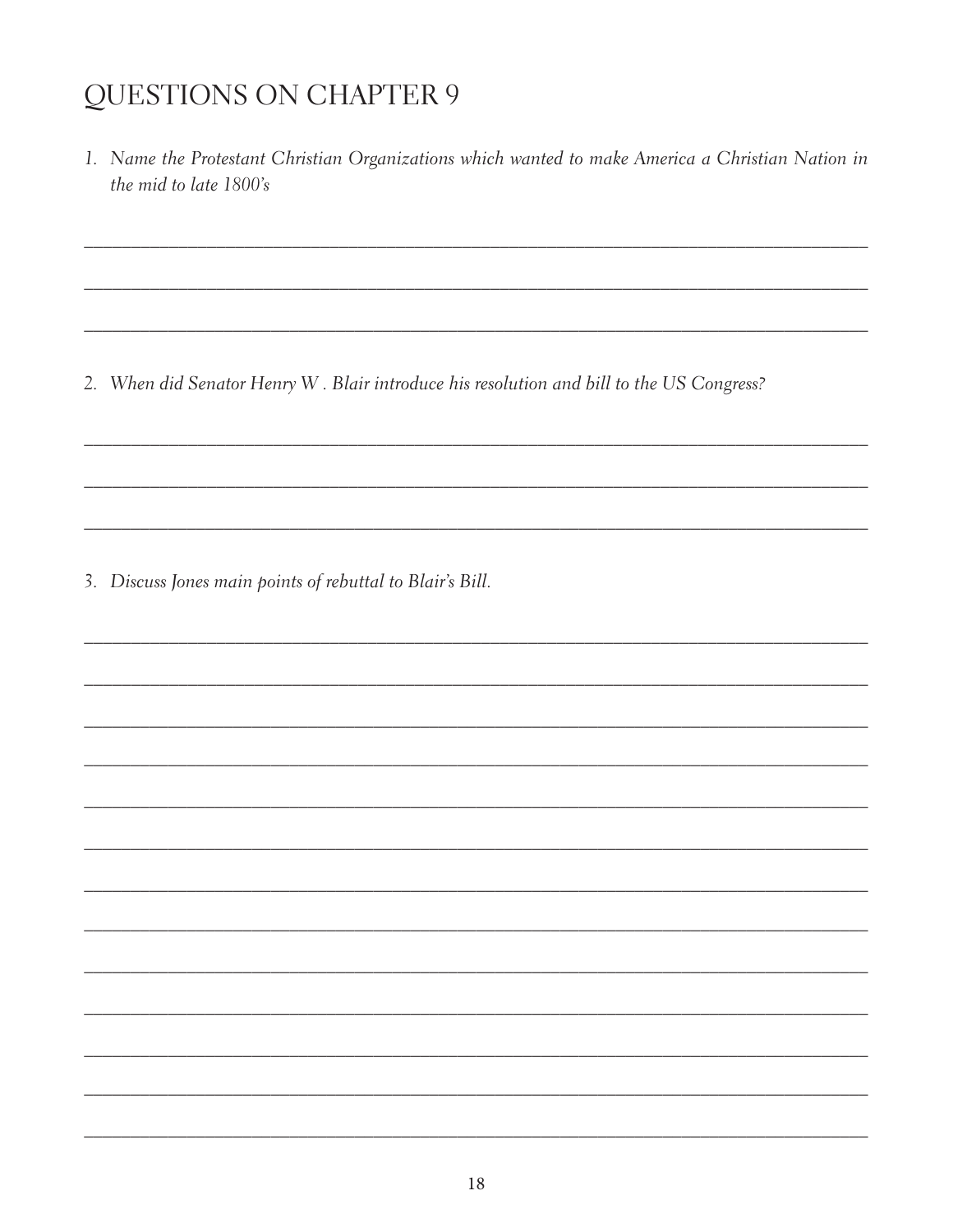1. Name the 2 great German -educated historians who provided the fundamental information of fourth century church history.

2. Outline the development of the mystery of iniquity from the Apostolic era to the time of Constantine.

3. What was the false theocracy theory and how did that theory facilitate church -state union?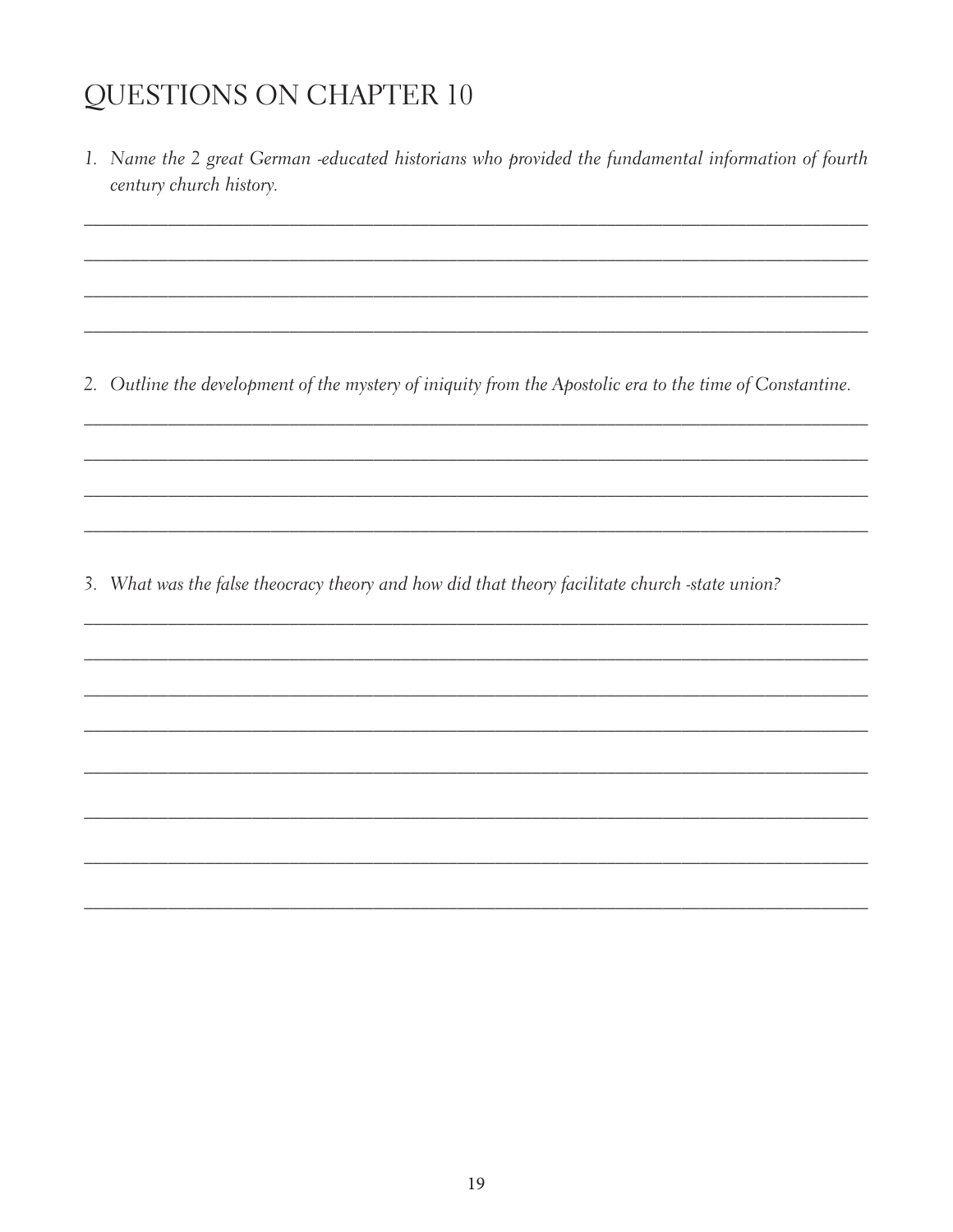1. Outline and discuss the development Sunday Legislation in the Fourth Century.

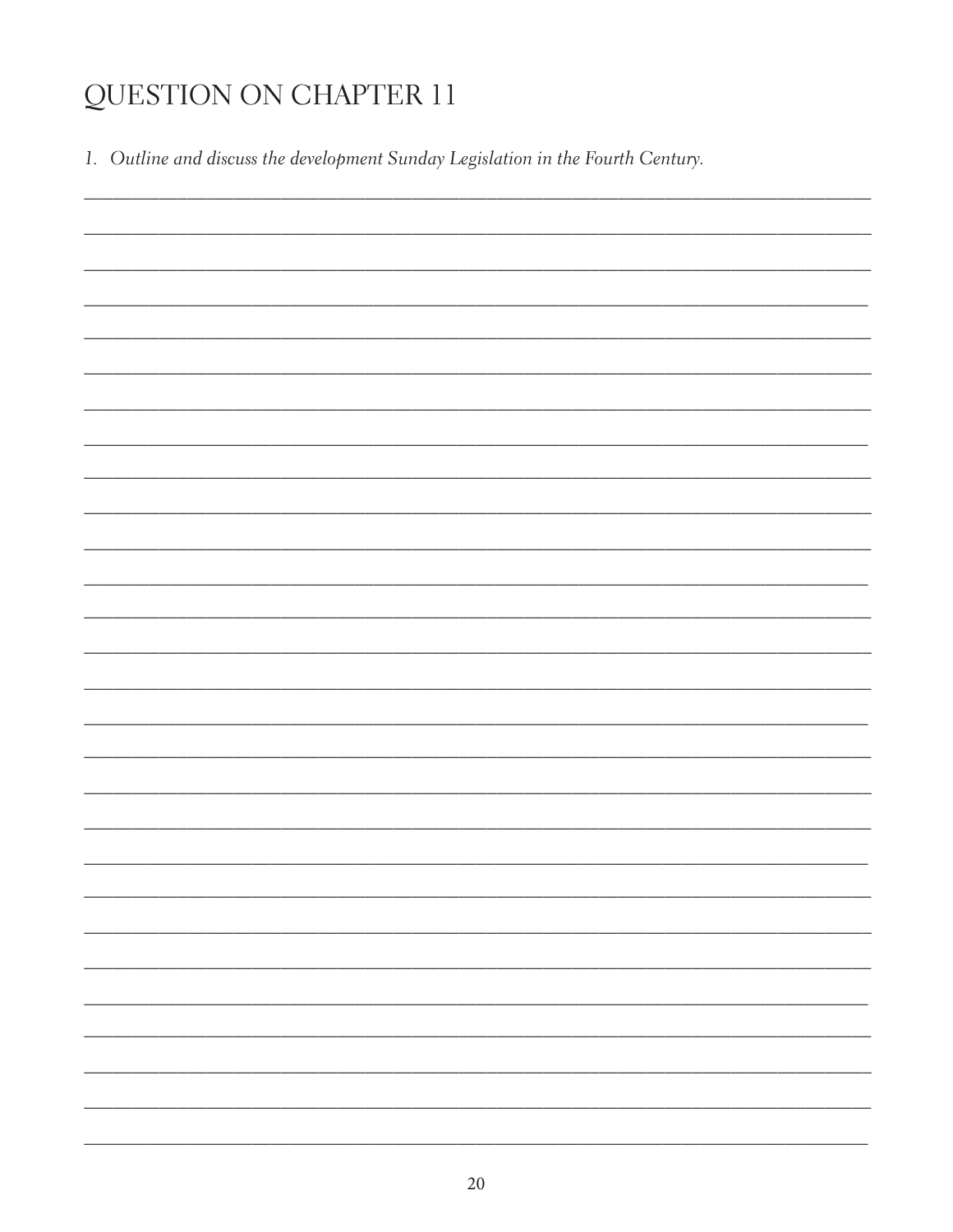1. Outline and discuss the arguments used in favour of Sunday Legislation in the mid 1800's

| - |
|---|
|   |
|   |
| - |
|   |
|   |
| — |
|   |
|   |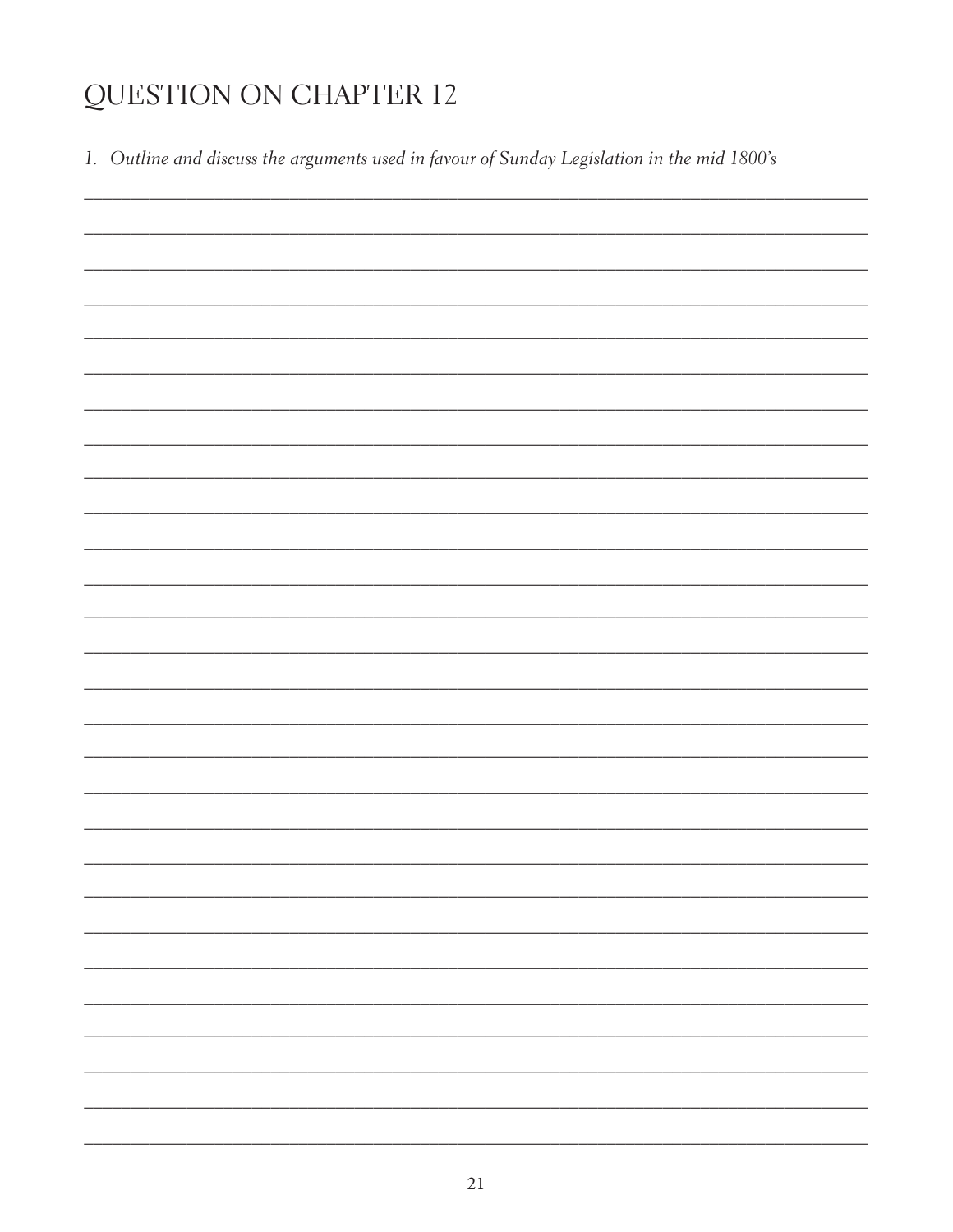1. Discuss the line of reasoning and main points of the Committee to whom was referred the matter of the subject of transporting mail on the Sunday in 1829.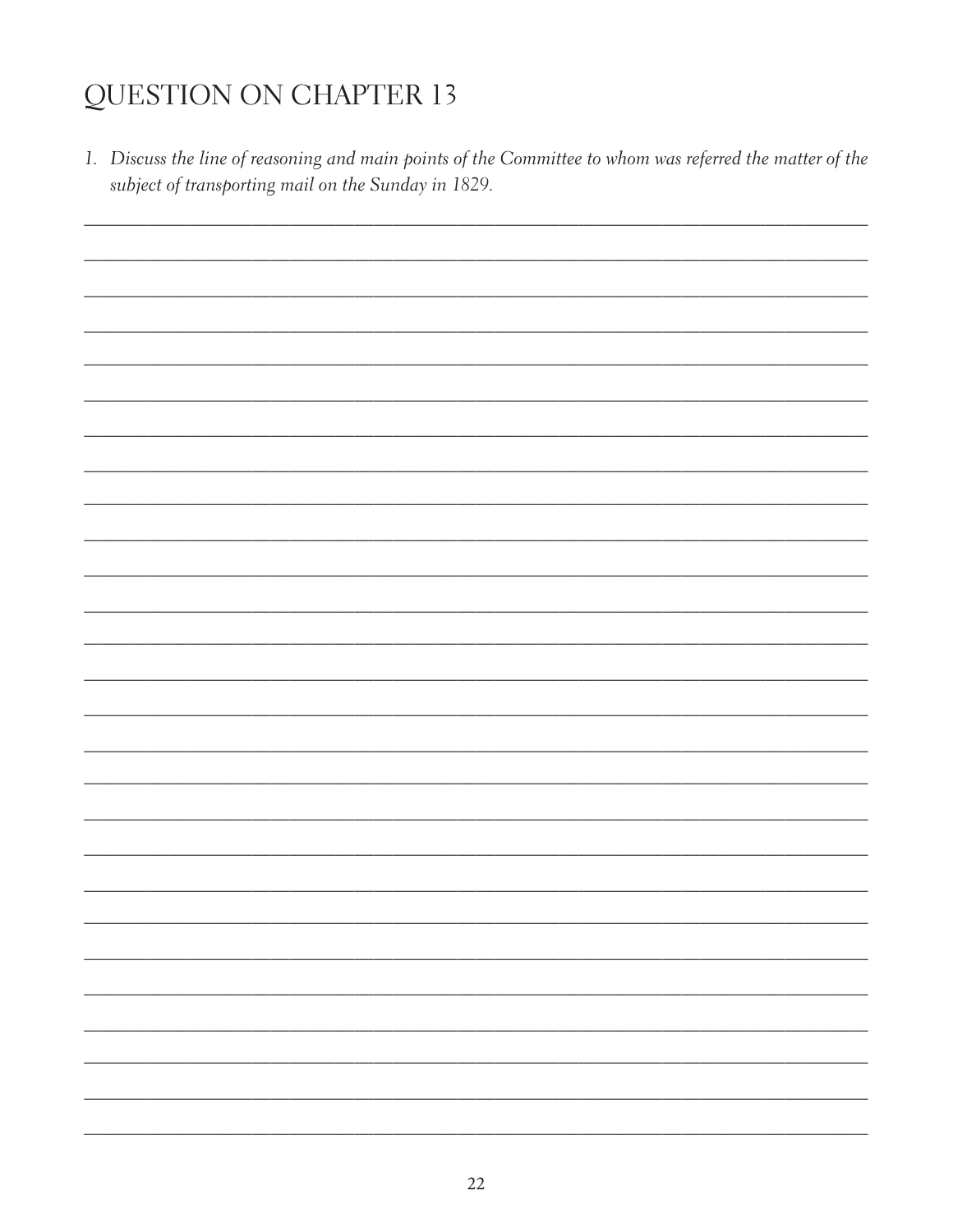#### QUESTIONS ON QUESTION 14

1. What behavioural principles usually characterise the successful development of an Empire or Nation well before it becomes world dominant?

2. How are such principles undermined as the Nation becomes world conquering, wealthy and dominant.

3. Apply the above to Babylon's rapid decline after the death of Nebuchadnezzar.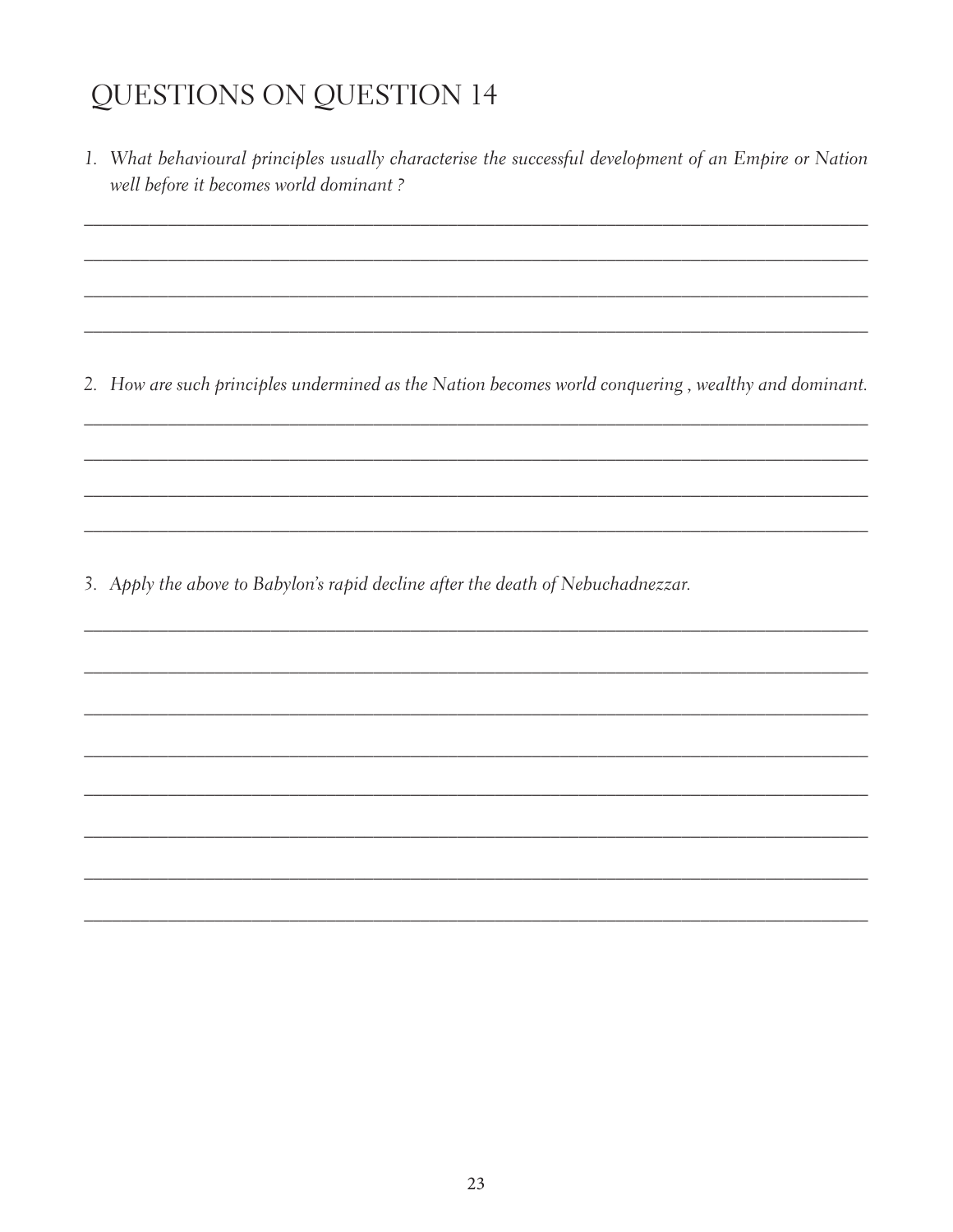| 1. During the period 759BC to 509BC, what governmental system was in operation among the Romans?<br>Monarchical, Imperial, or Republican.                                                                                                                                                                                                             |
|-------------------------------------------------------------------------------------------------------------------------------------------------------------------------------------------------------------------------------------------------------------------------------------------------------------------------------------------------------|
| Answer:                                                                                                                                                                                                                                                                                                                                               |
| 2. The year 509 BC marked the beginning of which governmental system in Rome?                                                                                                                                                                                                                                                                         |
| Answer: and the contract of the contract of the contract of the contract of the contract of the contract of the contract of the contract of the contract of the contract of the contract of the contract of the contract of th                                                                                                                        |
| 3. Write down the principle stated by AT Jones relating republicanism and individual self government.<br>Answer: and the contract of the contract of the contract of the contract of the contract of the contract of the contract of the contract of the contract of the contract of the contract of the contract of the contract of th               |
| 4. Outline the main military conquests of Rome on her ascent to world dominance.<br>Answer: Answer and Answer and Answer and Answer and Answer and Answer and Answer and Answer and Answer and Answer and Answer and Answer and Answer and Answer and Answer and Answer and Answer and Answer and Answer and Answe                                    |
| 5. List any 7 of the 17 greatest inventions of Rome.<br>Answer: and the contract of the contract of the contract of the contract of the contract of the contract of the contract of the contract of the contract of the contract of the contract of the contract of the contract of th                                                                |
| 6. The Imperial era commenced in which year?<br>Answer: 2008 and 2008 and 2008 and 2008 and 2008 and 2008 and 2008 and 2008 and 2008 and 2008 and 2008 and 200                                                                                                                                                                                        |
| 7. Discuss the reasons for the gradual internal weakening of the Empire                                                                                                                                                                                                                                                                               |
| <u> 1989 - Johann Stoff, fransk politik (d. 1989)</u>                                                                                                                                                                                                                                                                                                 |
| 8. What was Rome's first religion ? And how did Rome relate to the conquered Jews?                                                                                                                                                                                                                                                                    |
| 9. Discuss Rome's first reaction to Christianity. Mention the connection with the first 3 churches of Rev. 2.<br>Answer: <u>Constantine and the set of the set of the set of the set of the set of the set of the set of the set of the set of the set of the set of the set of the set of the set of the set of the set of the set of the set of</u> |
| ,我们也不能在这里的时候,我们也不能在这里的时候,我们也不能会在这里的时候,我们也不能会在这里的时候,我们也不能会在这里的时候,我们也不能会在这里的时候,我们也不                                                                                                                                                                                                                                                                     |

\_\_\_\_\_\_\_\_\_\_\_\_\_\_\_\_\_\_\_\_\_\_\_\_\_\_\_\_\_\_\_\_\_\_\_\_\_\_\_\_\_\_\_\_\_\_\_\_\_\_\_\_\_\_\_\_\_\_\_\_\_\_\_\_\_\_\_\_\_\_\_\_\_\_\_\_\_\_\_\_\_\_\_\_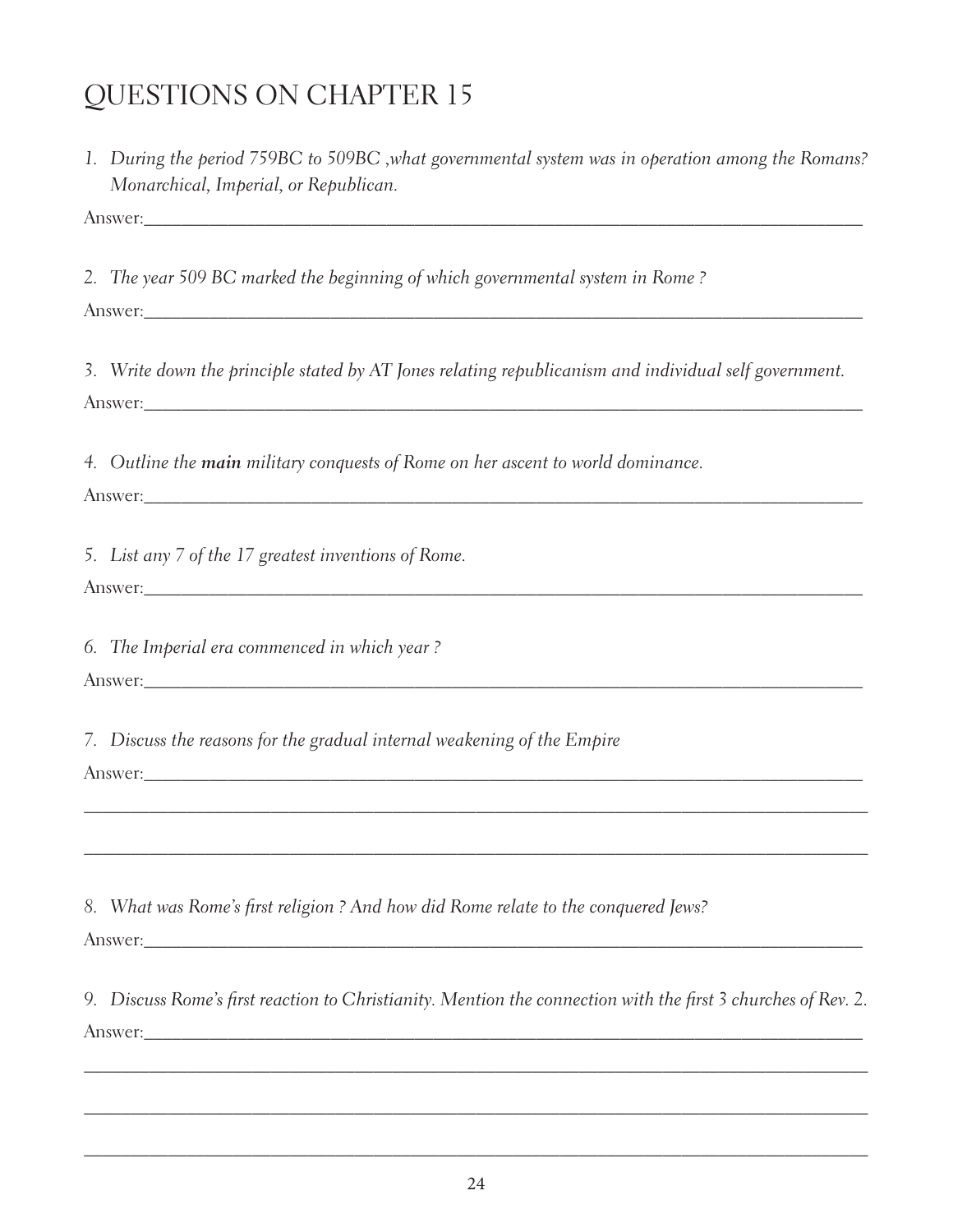| 10. Discuss the effect of paganism and Christianity upon each other in Pergamos period. |  |
|-----------------------------------------------------------------------------------------|--|
|-----------------------------------------------------------------------------------------|--|

11. Name the famous Emperor who facilitated the theocracy theory of the Roman bishops for his own political ambitions.

12. Discuss the development of the Papacy from the ruins of the collapsed pagan Empire.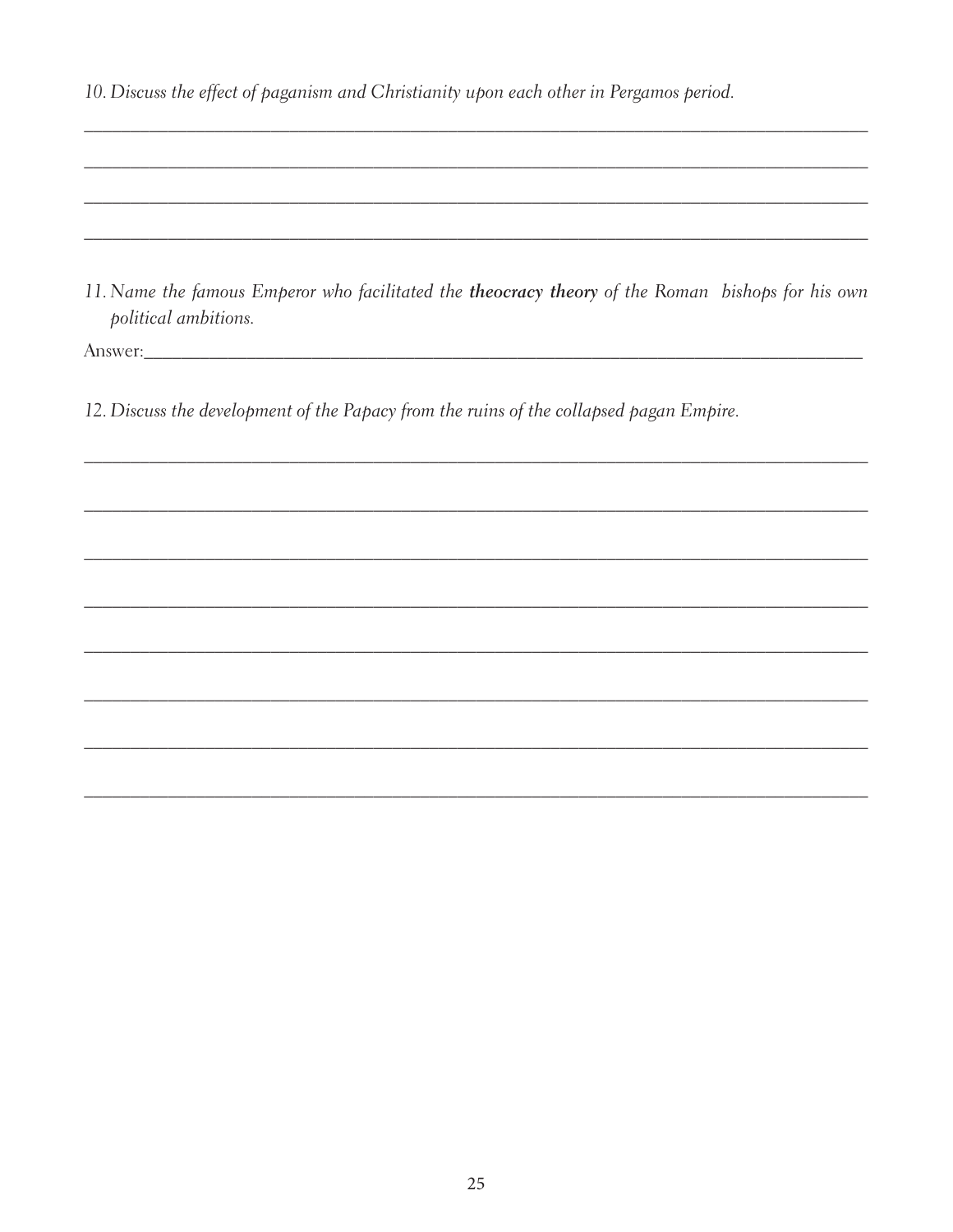1. Discuss how people lived in early USA.

2. Outline and discuss the earliest departures from genuine Christianity and self-government

3. Recap the threats to the USA Constitution in the late 1800's.

4. Discuss how abuse of freedom in modern USA, coupled with natural disasters, will lead ultimately to restriction of liberty and church -state union.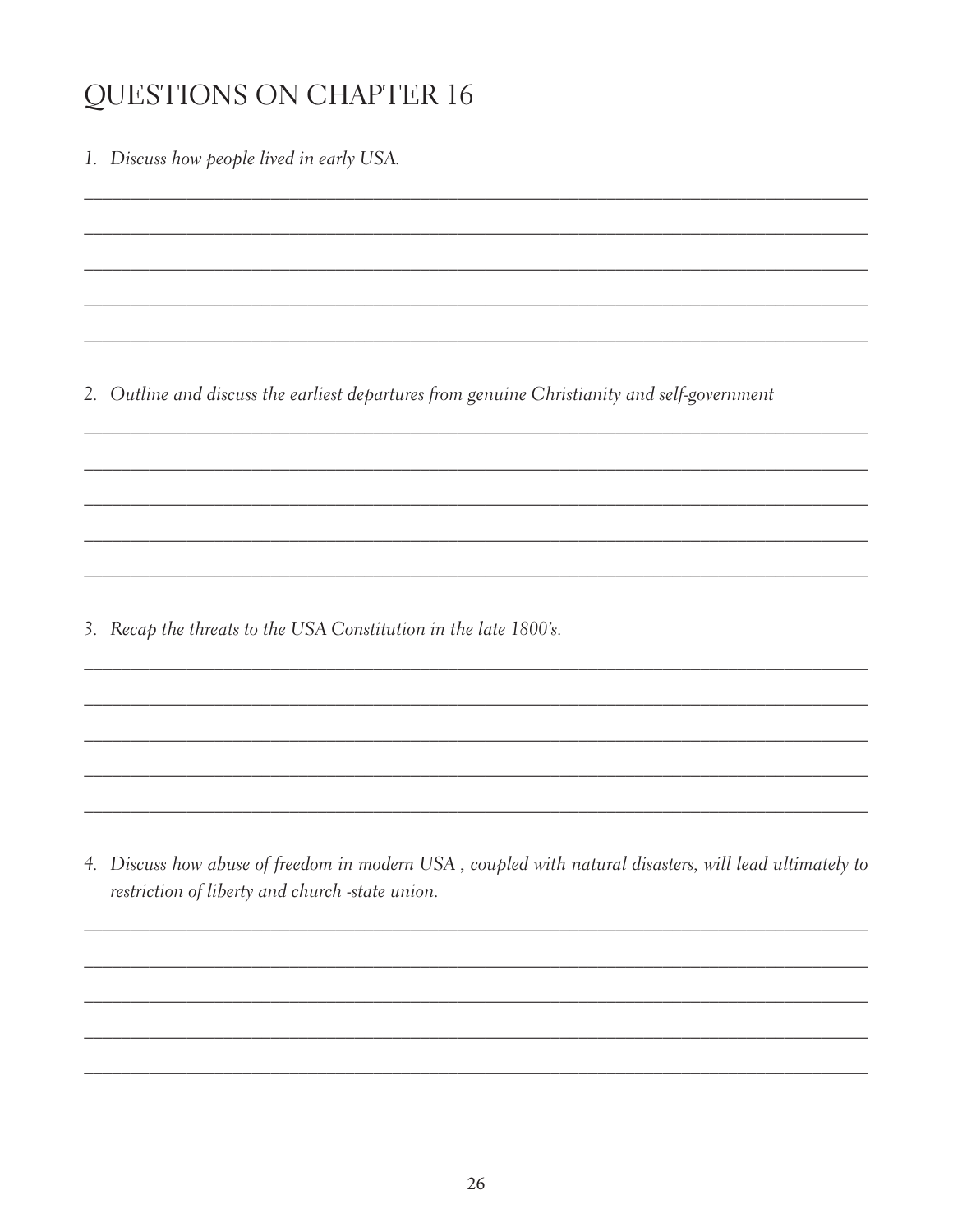1. Revise the Biblical evidence (list the texts) for the doctrine of liberty of conscience.

2. List the key Biblical passages for the Protestant doctrine of separation of church- and state.

3. Name the famous historian who wrote about the Protest of the German Princes.

4. Discuss the following texts: John16:1 to 3; 2 Tim 3: 12.

5. Which passage in Revelation predicts end-time religious intolerance?

6. Show that the Rev.13 :11 beast from the earth is symbolic of the USA.